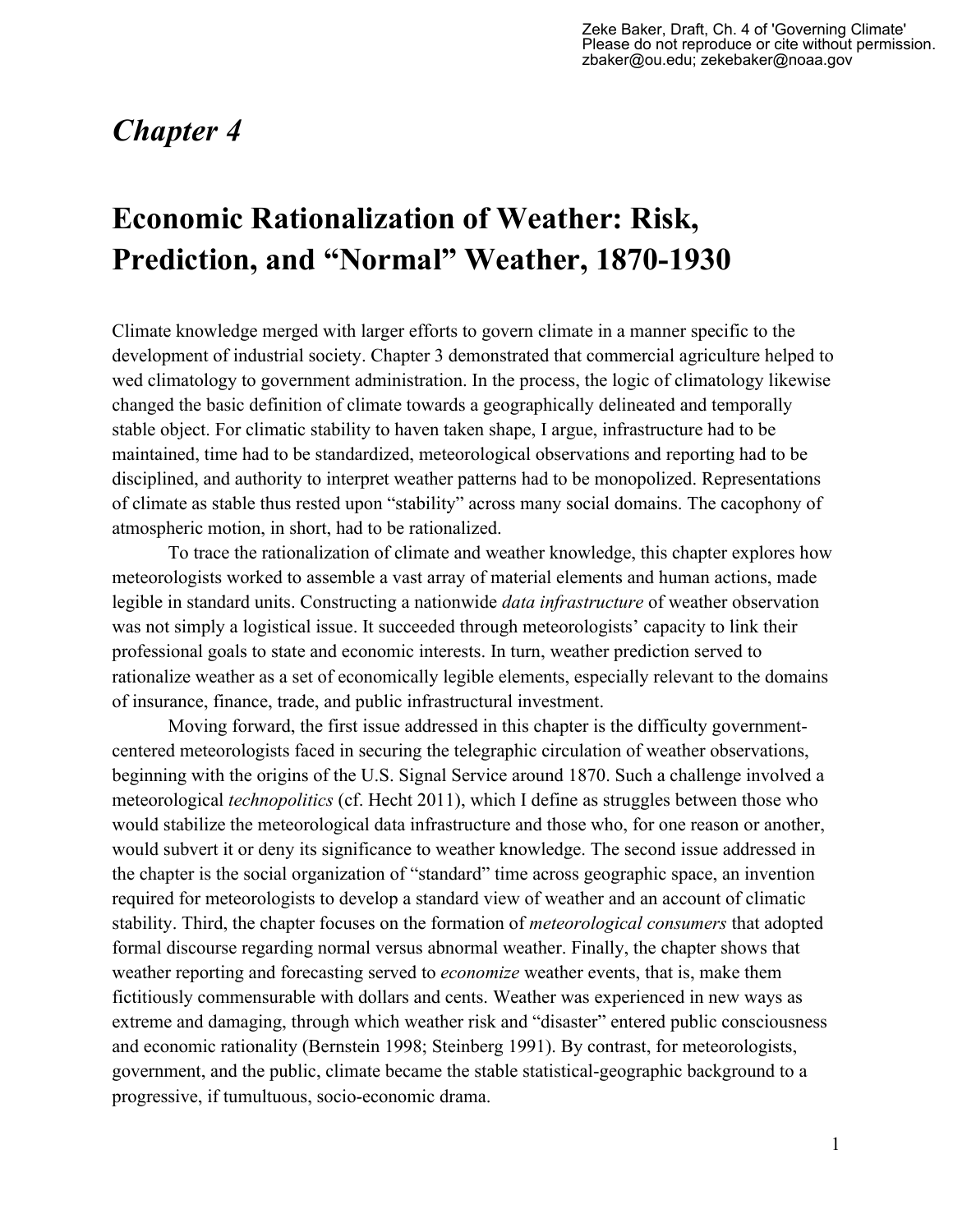### **Technopolitics of the Meteorological Network**

The 1870 legislation authorizing a national weather service initially mandated the development and distribution of storm warnings. The Signal Service of the War Department—not the Department of Agriculture—held the responsibility for organizing and issuing such warnings. Tracing the work of the Signal Service helps to show how post-Civil War science and government, even in a context of drastic demilitarization and state withdrawal (especially after Reconstruction), integrated weather into practices of government.

#### *From Military Signals to Weather Data?*

After the Civil War, "signaling," meaning practices and techniques of coding, making, displaying and interpreting visual and related signals (chiefly for military communication), tied the fate of Army Signal Service to the possibility of instituting national weather services. At the conclusion of the Civil War, Chief Signal Officer Albert Myer, whose method of signaling had become standard for Union forces, published a revised *Manual of Signals*. Myer was professionally invested in maintaining the organizational existence of the Signal Service, which his superiors threatened to decommission. Given this uncertainty, Myer mobilized his ties to War Department officials and meteorologists to defend the significance to national government of a corps of men trained in standardized signaling techniques:

The actions of the late war, in which victory or defeat has sometimes hung upon the transmission of a signaled message, have rendered it certain that military signals will be used in the future military and naval operations, of our arms. They will be employed in the continued Indian warfares in the Interior. (Myer 1866:v)

Myer feared the loss of training facilities, trained signalmen, and the network of signal officers and materials that upheld not only his career but also the very relevance of signaling to government.

The issues that Myers faced in the postbellum military bureaucracy arose in relation to a previously separate problem in the burgeoning shipping industry. With a dramatic increase in rail and Great Lakes shipping tonnage, individuals connected to industrial production and trade experienced weather in new ways—specifically, as risks to the circulations of capital and of agricultural and manufactured goods. Weather became a business matter. Astronomer (and later Weather Bureau chief) Cleveland Abbe and scientist Increase A. Lapham were actively seeking funding from corporate entities, including the Chicago Board of Trade and the Bureau of Lake Underwriters, to commence a storm-warning system for the hazardous Great Lakes shipping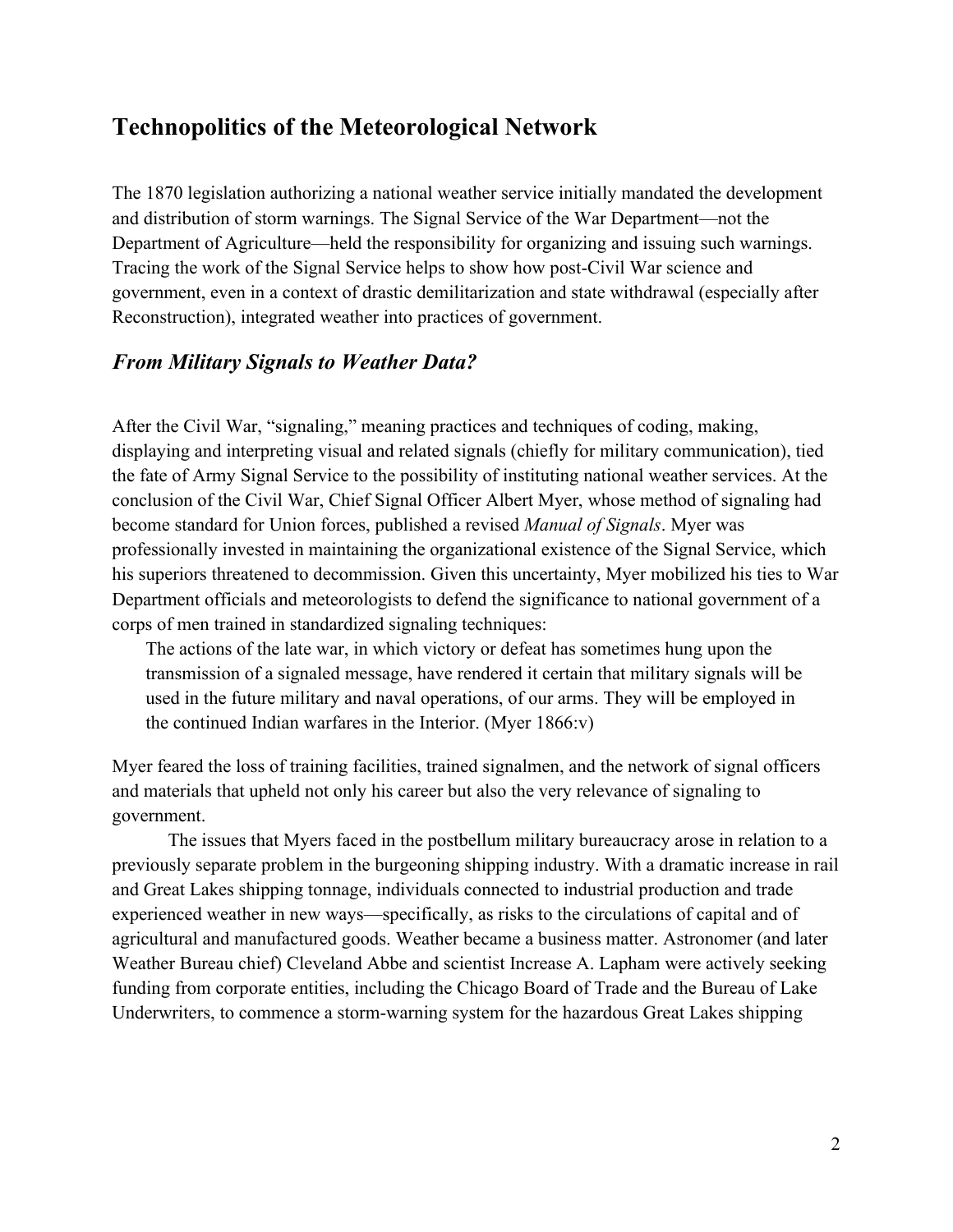routes. To this end, Lapham published his treatise, "Disaster on the Lakes," and calculated that for 1868-1869 alone there had been losses of over \$7 million, 530 people, and 231 ships.<sup>1</sup>



**Figure 19**. Albert Myer's 1866 Manual of Signals, Plate 28, depicting construction of a field-telegraph line and the process of signaling during the Civil War.

|                           |                              | <b>WEATHER SIGNALS</b>                                                   |                                                      |  |  |  |  |
|---------------------------|------------------------------|--------------------------------------------------------------------------|------------------------------------------------------|--|--|--|--|
|                           |                              | ADOPTED FOR GENERAL USE BY THE SIGNAL SERVICE ON AND AFTER MARCH 1, 1887 |                                                      |  |  |  |  |
| No. 1.<br>White Flag.     | No. 2.<br>Blue Flag.         | No. 3.<br>Black Triangular Flag.                                         | No. 4.<br>White Flag with black<br>square in centre. |  |  |  |  |
| Clear or fair<br>weather. | Rain or<br>500W <sub>n</sub> | Temperature<br>signal.                                                   | Cold wave.                                           |  |  |  |  |
|                           |                              | DISPLAYED FROM POLES.                                                    |                                                      |  |  |  |  |
|                           |                              |                                                                          |                                                      |  |  |  |  |
|                           |                              |                                                                          |                                                      |  |  |  |  |
|                           |                              |                                                                          | я                                                    |  |  |  |  |
| Fair weather.<br>Colder.  | Warmer.<br>Rain or snow.     | Warmer, fair weather,<br>followed by rain or snow.                       | Fair weather.<br>Cold wave.                          |  |  |  |  |

**Figure 20**. Signal Service "Weather Signals," resembling Myer's military signals and here promoted for use and display by railroad companies (Source: U.S. Signal Service 1887:99).

Albert Myer was able to link the problem of costly storms to the tools of military signaling (see Figures 19 and 20). He therefore successfully advanced the Signal Service as a relevant

<sup>&</sup>lt;sup>1</sup> On Abbe's and Lapham's economic justifications for their efforts, see also Miller (1931), Craft (1999), and Fleming (1990).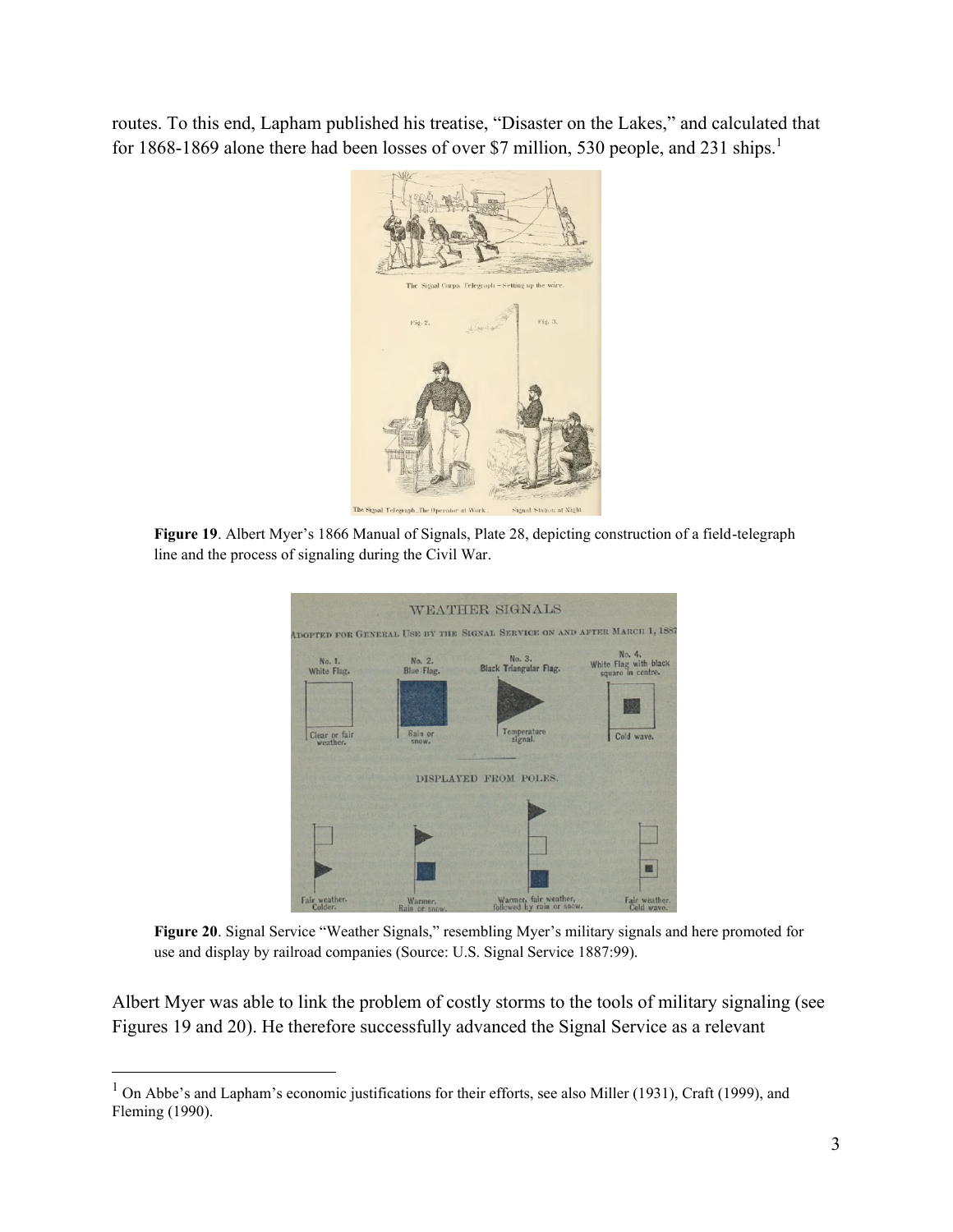government entity by addressing a problem that meteorologists sought to coalesce their profession around—namely, how storms form and move (Fleming 1990). In 1870, Congress authorized the Signal Service to function primarily as a weather service, initially on the Great Lakes and Atlantic Coast shipping routes, before extending such service to other areas and including regional forecasts relevant to specific crops and transport industries.

Economic historian Erik Craft (1999) argues that private corporations, shipping underwriters, and boards of trade were reticent, because of economic costs and benefits, to provide weather services for clients or the public. Yet producers, distributors, traders, investors, and meteorologists alike increasingly viewed weather as a fundamentally economic problem. Government investment in formal weather services, Craft (1998, 1999) also shows, resulted in dramatic increases in market efficiency, especially in the case of Great Lakes shipping and the financial facilitation of agricultural markets.

#### *Bricolage Bureaucracy and the Rationalization of Action-at-a-distance*

By the 1870s, meteorologists working for the Signal Service worked to establish a method for both collecting meteorological data and disseminating storm warnings they were now mandated to provide. To organize meteorological observation required that meteorologists mold the behavior of human observers and align physical infrastructure to their demands for standard meteorological data. In general terms, a fundamental struggle for those in government involves the mundane capacity to make orders across space and time. This is what Latour (1987) labels *action at a distance*. Such actions characterized Signal Service meteorologists' power over storms. To understand why this is so, let us consider the basic structure of weather observation, reporting, and forecasting.

In the early 1870s, the Signal Service began to utilize a diverse network of human observers who took instrument readings at established times and transmitted them, via telegraph, to the Signal Service Central Office in Washington, DC. There, signal officers and their staff interpreted the diverse weather reports and created the daily weather "synopsis and probabilities," later called the forecast. The forecast for the upcoming and following day could then be transmitted back through the telegraph network to diverse organizations, including especially local newspapers, regional boards of trade and exchange, railroads, and scientific, commercial, and farmers' organizations.

The difficulties in securing the data infrastructure that comprised the meteorological network in these terms were not solely technical. They also involved exercise of power over geographically dispersed human weather observers. Weather observation in the Signal Service and, later, the Weather Bureau, was a patchwork social process, forming something of a *bricolage bureaucracy*. Unlike an ideal-typical bureaucracy, the weather observers' assemblage consisted of diverse informants (as depicted in Figure 21) who often held divergent interests. For example, farmers were commonly "voluntary observers" (later classified "cooperative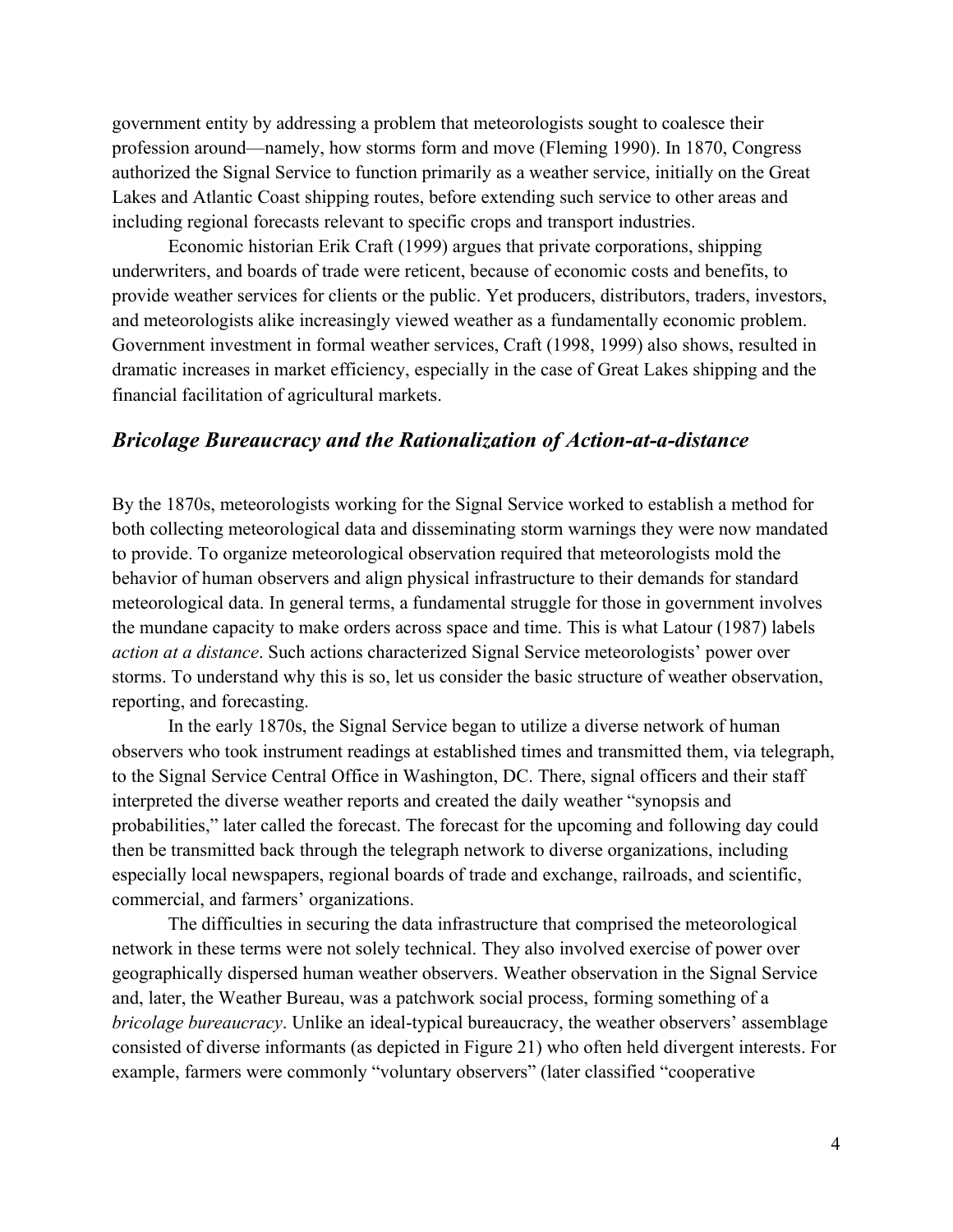observers"); however, they were not always given to the systematic observation that Signal Service forecasters in Washington demanded.

The present weather review expresses the main features of the April meteorology, as deduced from the following reports and records:

Reports from 85 Stations of the United States Signal Service. Reports from 10 Stations of the Canadian Meteorological Service. Reports from 267 Volunteer Observers. Reports from 1 United States Naval Hospital. Reports from 27 United States Army Surgeons. Records furnished by Private Observers, Marine Logs and the Press.

**Figure 21**. Description of observational record sources, as published in the Signal Service's *Monthly Weather Review*, April 1876 Issue.

To shape observers' behavior and link together the sprawl of weather observation, Signal Service agents strategically engaged local economic interests and existing organizations. For example, an early Signal Service (1872) manual, titled "Instructions to Observer Sergeants," detailed how signal agents needed to first learn to construct effective instrument housing to assure "their protection from local influence." After securing a recording station, each agent was ordered to, "as soon as practicable, put himself in communication with the board of trade, chamber of commerce, board of underwriters, and such other bodies as may desire to co-operate with this office in the efforts to make the service useful." Forming "meteorological committees" within existing such organizations was to "be urged as a matter of special importance" for placing them in long-term, continual communication with the central Signal Office (U.S. Signal Service 1872:6). Subsequent records indicate vast success in such recruiting efforts, judged by the growing list of participating cooperative organizations listed as hosting weather stations in annual reports of the Chief Signal Officer. Yet the initial work in the field by signal agents was presumably tedious, especially because until the 1880s, the Signal Service lacked extensive educational resources that could standardize communication of meteorological knowledge and techniques.<sup>2</sup>

Even after Signal Service observers had been recruited, the bureaucratic structure and data-gathering strategies that Signal Service officers sought to implement faced challenges. How could a relatively weak organization control a nationwide network of people and instruments? On the one hand, national weather services were backed by a political ideology of civic democracy. "Cooperative" volunteers at times comprised over 90 percent of weather station personnel (Marvin 1896:556). Observers were therefore portrayed as "public-spirited persons [working] for the benefit of their communities" (Calvert 1931:iii). On the other hand, administrators needed to forge a delicate balance between such a vision of voluntary civic participation and a bureaucratic structure that could sustain expert rigor and social control.

<sup>2</sup> On volunteers, see Marvin (1896) and U.S. Weather Bureau (1897); see *Monthly Weather Review* (USDA 1892:80-83) for a typical register of voluntary observers.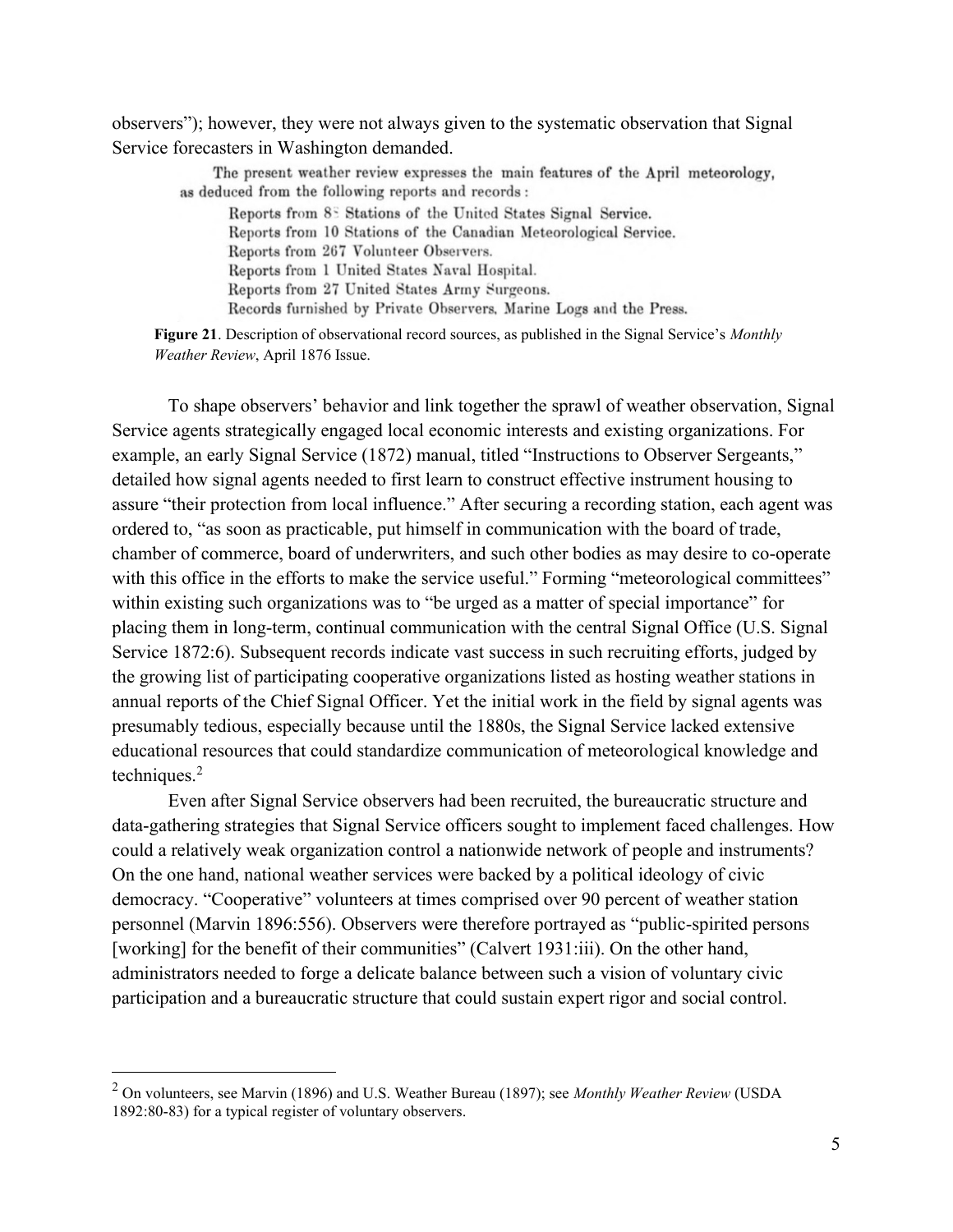It is telling that meteorologists who initially sought to establish the official national weather service argued that the Department of War was the logical home for a storm-warning system. They made this argument in part based on the Department's existing capacity to facilitate telegraphic and manual (flags, etc.) signals across large geographic areas. Moreover, as the Congressional Resolution forming the weather service stated, "military discipline would probably secure the greatest promptness, regularity, and accuracy in the required observations" (reproduced in Raines 2011:43). This appeal to discipline had long marked a rationale that military organizations could best provide systematic weather observations, both in the United States and other countries (ARSO 1871:399; see Chapter 2), and it continued to be raised in the United States. In 1884, for example, a Signal Service historian (U.S. Signal Service 1884:3) argued, "An economic feature of the Weather Bureau is that it is a *military service*, and disciplined observations could not have been secured by a civil corps." Later retrospective accounts by meteorologists also attributed the evolution of weather services to "the application of discipline of military exactness" that coordinated observers, offices, and meteorological infrastructure "into an efficiently working machine" (U.S. Weather Bureau 1908:xvii).

For meteorologists to generate storm warnings and forecasts, the "machine" had to run continuously and efficiently. The meteorological order represented or mapped by the Weather Bureau was preceded by social order and secured by power relationships. To use Max Weber's (1978:957) terms, bureaucratic authority had to align roles and procedures in order to deliver "the files," in this case, the weather forecast. The Central Office in Washington was especially significant, for it operated as a national amalgamator of information, what Latour (1987) calls a "center of calculation." As one example, the 1883 "Regulations of Signal Officers," depicted strict attention to bureaucratic organization at the Central Office. Any communication "not necessary to the proper discharge [of] duties" was strictly prohibited. Office rules forbid the use of offices for visitors or "entertainment"; "unnecessary conversations," "private letters", and newspapers were "strictly prohibited" during office hours (U.S. Signal Service 1883). Thus, administrators at the Central Office created a space of formal discipline, which through its minute level of social control powered the larger "machine" of weather observation.

How the Signal Service Central Office spatially organized its national offices demonstrates a similar attention to order as a prerequisite to producing successful storm warnings and forecasts. By 1880, 110 enlisted signal service members staffed twelve units, or "rooms" of the Central Office in Washington, DC (Raines 2011:54). These rooms included one for correspondence and records; a telegraph room; a property room; a printing and lithographing room; a room devoted to the International Bulletin*;* an instrument room; a map room; an artisan's room; a station room; a fact room; a study room; and a central library (U.S. Signal Service 1878:429). Through the rationalization of space, the Central Office organized the actionat-a-distance that held the data infrastructure together. The Central Office alone could synchronize the work of the observers and forecast distributors. And the Central Office could calibrate instruments upon which all others were tested and measured. Only because of such coordination could meteorologists act faster than storms and warn people of anticipated weather.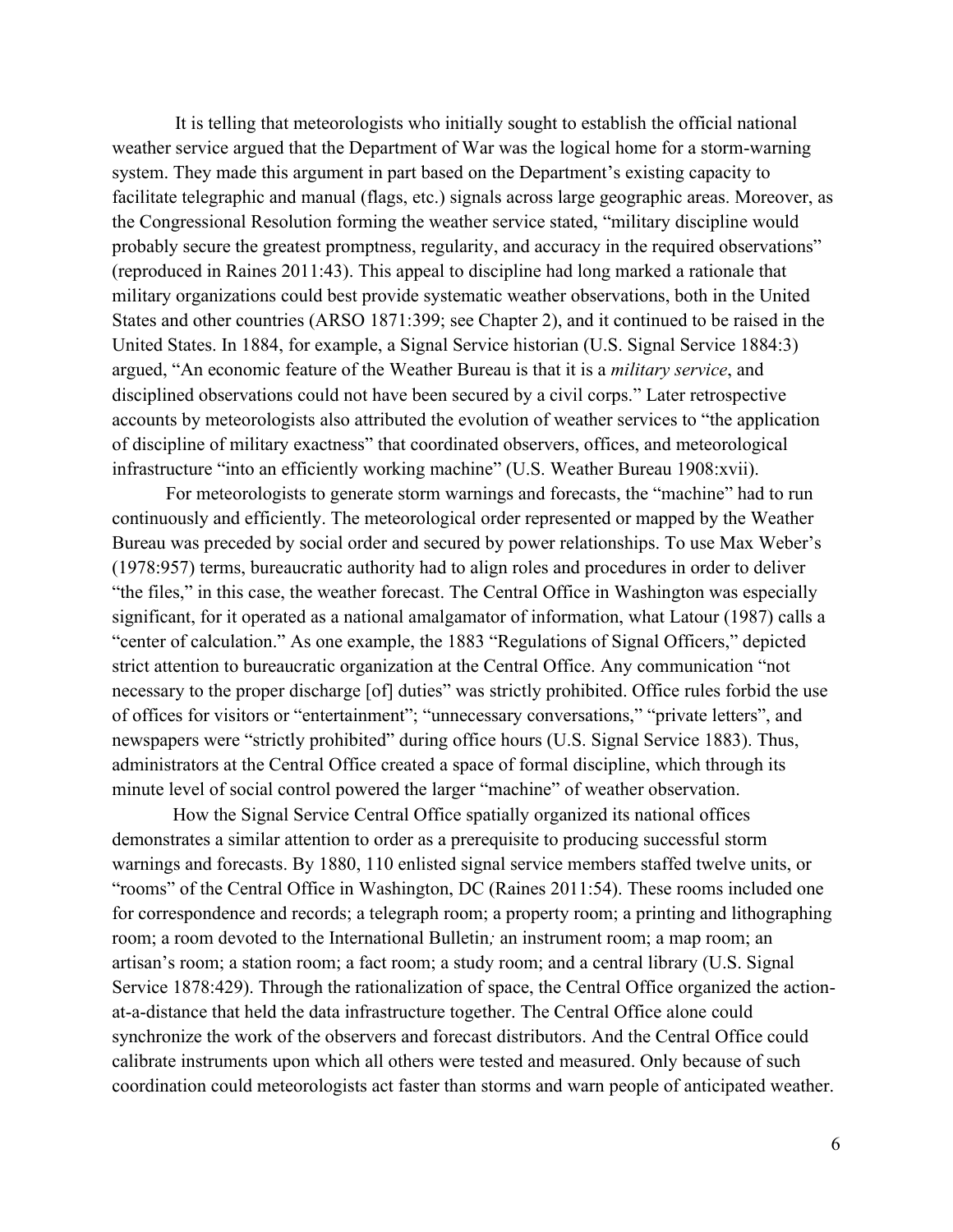#### *Peripheral Visions: Making Official Weather*

From the Central Office to local sites of weather observation and reporting, governmental order faced challenges about making representations of weather *official*, that is, flowing from an exclusive and impersonal authority. Although instruments could be standardized, $3$  and the spatial organization of offices and equipment could be arranged to facilitate telegraphic communication, human observers, like the weather they were observing, still did not always behave as expected. One range of problems stemmed from observers' consistent temptation to forecast or predict the weather. Reflecting this concern, the 1872 "Instructions to Observer Sergeants on Duty at Stations" emphasized that "*observers must confine themselves strictly to the instructions issued from [the Central] office, and will not, under any circumstances, publish, or cause to be published, forecasts or predictions of the weather*" (p. 12). Creating one's own forecasts was not authorized: doing so would amount to a deliberate circumvention of the meteorological data infrastructure.

Meteorologists had an especially difficult time securing order at the peripheries of the observational network. As one example, in the 1873 Annual Report of the Chief Signal Officer, a field officer first reported possibly faulty results of river-gauge measurements, then raised the issue of a signal station in Cairo, Illinois, where the Ohio and Mississippi rivers converge, stating:

The station has not been inspected since the date of last report. Sergt. Thomas L. Watson was relieved February 18, 1873, for neglect of duty, and was succeeded by Sergt. David Harnett, who left the station without authority, and was reduced [in] the ranks while absent. He was subsequently apprehended, tried, and found guilty of desertion, and is now serving out his sentence for that crime. Sergt. E. Garland was ordered to succeed him, and is now at the station. His reports are not promptly rendered, and it is intended to relieve him unless a change for the better is made (U.S. Signal Service 1873).

Capacity to control even the most "disciplined" state agents also proved difficult. Indeed, physical examination at the Signal Service training program, at Fort Myer, in Washington, D.C., included identifying physical characteristics of staff, evidenced by meteorologist Henry Cox's (1884) recollection of enrolling in the Signal Service: "I found this precaution was taken so that I could be more readily identified should I desert from the Corps." Lack of promotional

<sup>3</sup> Further research is needed in this case of what Bruno Latour labels *metrology*, the process by which standards allow scientists to "build their enlightened networks by giving the outside the same paper form as that of their instruments inside" (Latour 1987:251). The astounding array of instrument types in circulation among observers made the relationship of variously situated humans and instruments difficult to negotiate, much less coordinate. More specifically, from the 1870s onward, technological innovation in self-recording instrumentation involved complex relationships between inventors, patent-owning companies, human volunteer and salaried labor, and Weather Bureau officials in correspondence with the local and international meteorological data infrastructures. Instrumentation, especially the introduction of self-recording devices, has yet to be studied in this social context.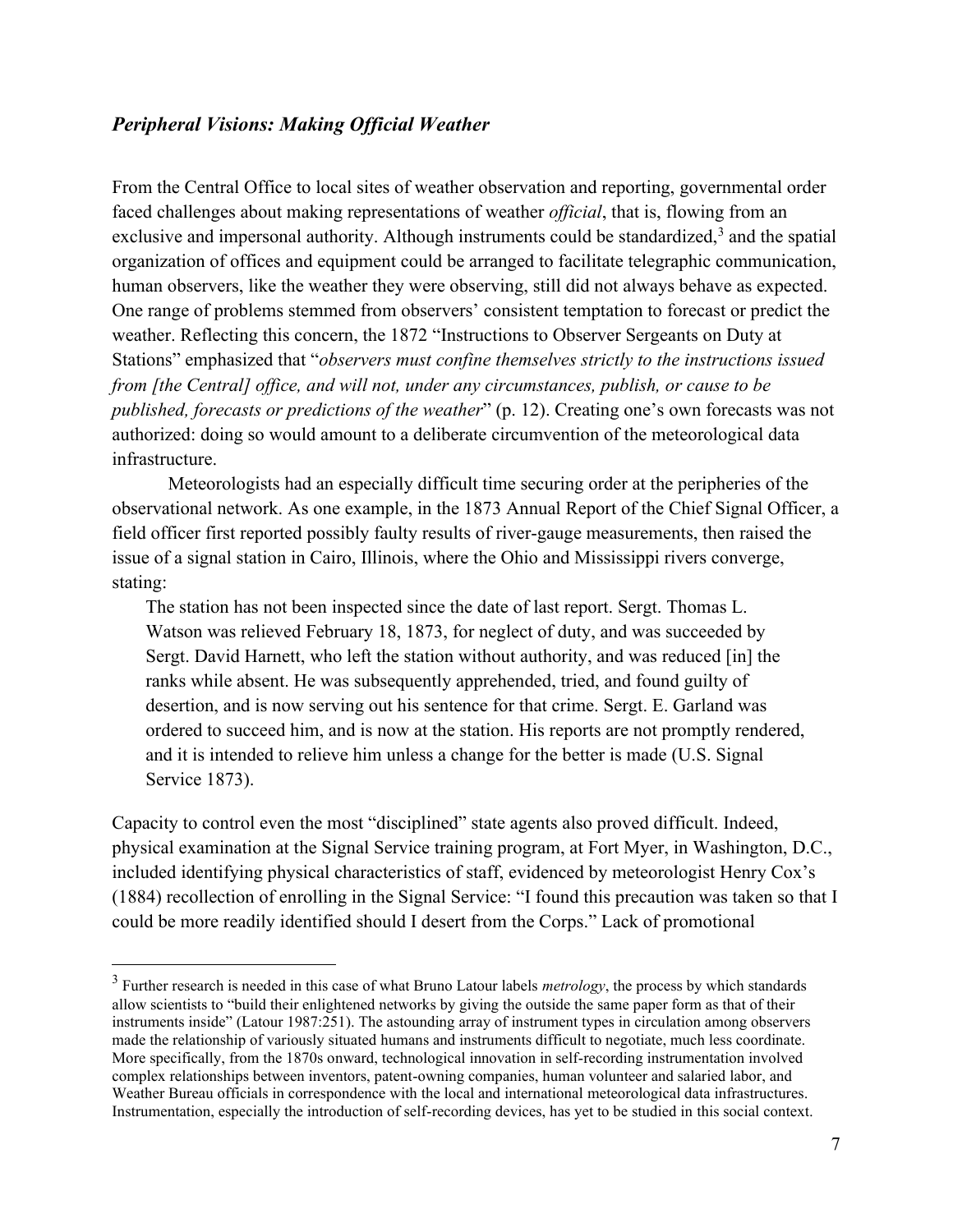opportunities within the Signal Corps only made efforts to sustain a stable corps more difficult (Raines 2011).

Unreliability and limitations of human observation and labor also led to a rather steady replacement by self-recording instruments—making meteorological "observation" into what Carroll (2006) labels an "engine science" that could partially protect the data infrastructure from the limits and whims of human observers (see Figures 22 and 23).



**Figure 22**. A anemometer with self-recording features (Source: U.S. Signal Service 1884:16).



**Figure 23**. A "Self-Recording Rain-Gauge", which was attached to the "Signal Service standard gauge" already in use at stations. Source: Marvin (1888:98).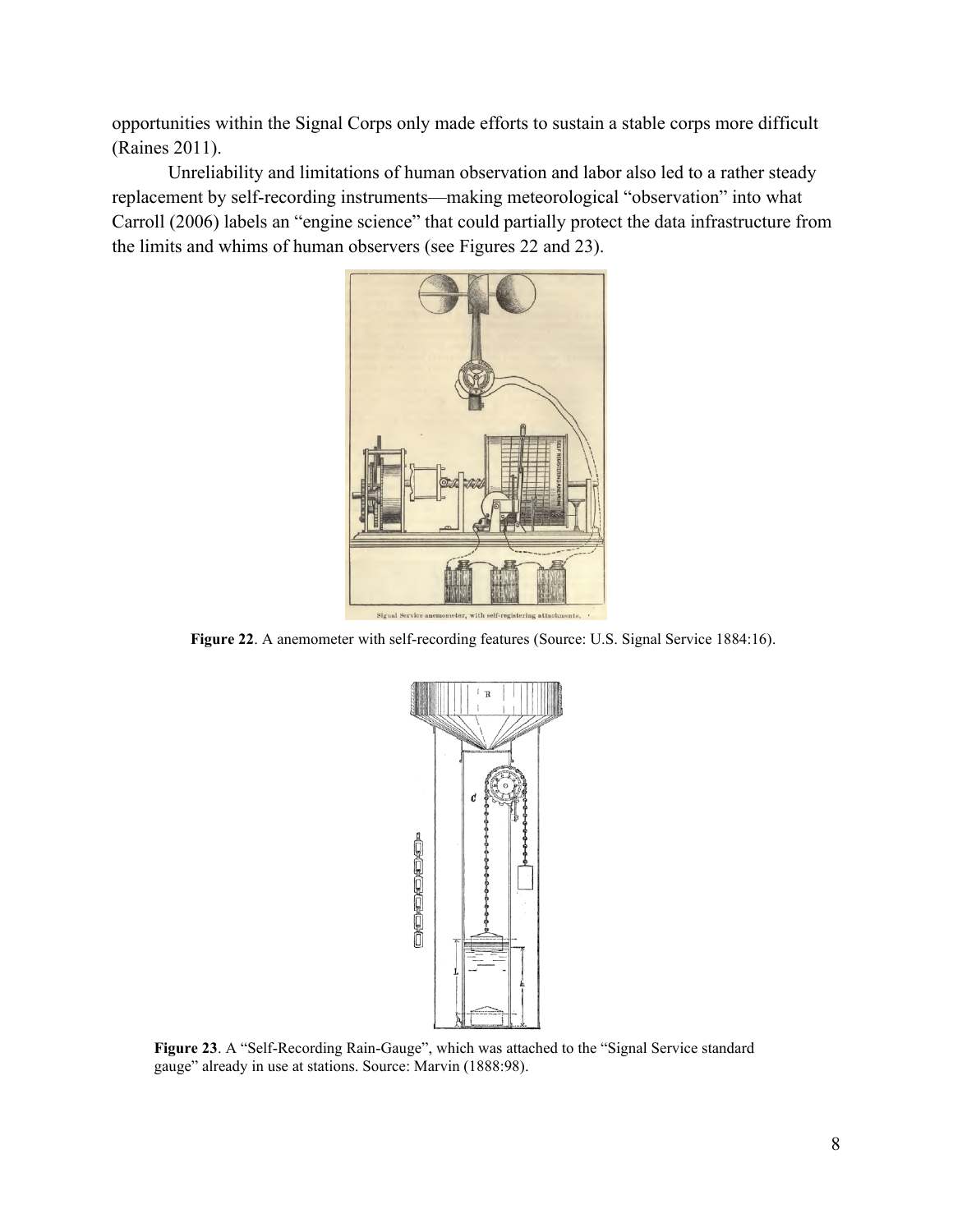Meteorologists and associated actors faced challenges in designing and manufacturing selfrecording instruments, followed by difficulties with inspecting and maintaining them to ensure valid results. Because of these ongoing problems, coupled with the limitations of human observers, the Weather Bureau purchased and implemented automated meteorological instruments almost as soon as they were invented.<sup>4</sup> However, humans remained critical to weather recording, and Bureau officials relied upon governmental and scientific authority to ensure compliance with established guidelines. This was especially significant in cases without formal enforcement mechanisms, notably, among volunteer observers. Thus, Bureau Chief Willis Moore (1903:3) implored observers not to transmit recordings beyond "plain facts" nor to falsify instrument recordings, reasoning that "attempt[s] to fill in missing records in a manner to make them appear as automatic and original, is liable to defeat the aim of scientific observation."

If one aspect of technopolitics involved the stable, regular transmission of meteorological data, another took shape at the limits of state authority and meteorological knowledge in the Far West. Recall that meteorologists in prior generations had connected their concerns regarding climate change and disease to the governmental problem of expanding state territoriality. At the close of the nineteenth century, the socio-technical network of signal officers and telegraphs similarly linked problems of meteorological observation to the governmental legibility of frontier society. Indeed, their observations were not simply meteorological: those tasked with meteorological observation also provided domestic surveillance and social-control measures, linking the meteorological network to a range of threats to socio-economic order. Fleming (2000b) describes how weather observers were charged with reporting to Washington on the status of railroad strikes and military confrontations with native tribes.

The telegraphic lines themselves could become a site of political contention and technopolitics, especially for Native Americans seeking to counter U.S. facilitation of white settlement and appropriation of land from native people. As the Annual Report of the Secretary of War in 1887 (U.S. Signal Service 1887:143) stated about Indian warfare and protection of settlers in the Southwest: "There can be no constructions more important for holding a frontier or protecting the first steps of advancing civilization than the telegraphic lines." The reporter outlined military tactics to protect war parties, military-signal posts, and commercial outposts from Native American attack. Often, as the report states and Raines (2011) identifies more broadly, Native Americans strategically cut telegraph lines. For U.S. officials, the problem could be circumvented through circuitous networking of telegraphic lines and mindful positioning of new lines and military divisions, as well as a capacity to deploy manual (non-electric) signaling in cases of telegraphic network interruption or failure. Therefore, the 1887 reporter (ARSO 1887:143-144) expressed the fundamental links between the "connection of military posts," the "incidental protections the stations [provide] frontier villages" to advance commercial interests,

<sup>&</sup>lt;sup>4</sup> For examples of difficulties with self-recording instrumentation, see Annual Report of the Chief Signal Officer (1890:655): "Appendix 18: Report of Assistant Professor in Charge of the Instrument Division." See also Frank (1901) and U.S. Signal Service (1884:29-33). On the broader context of early computing technology, including that used to reduce climatological data after the 1880s, see Ager (2003) and Nebeker (1995).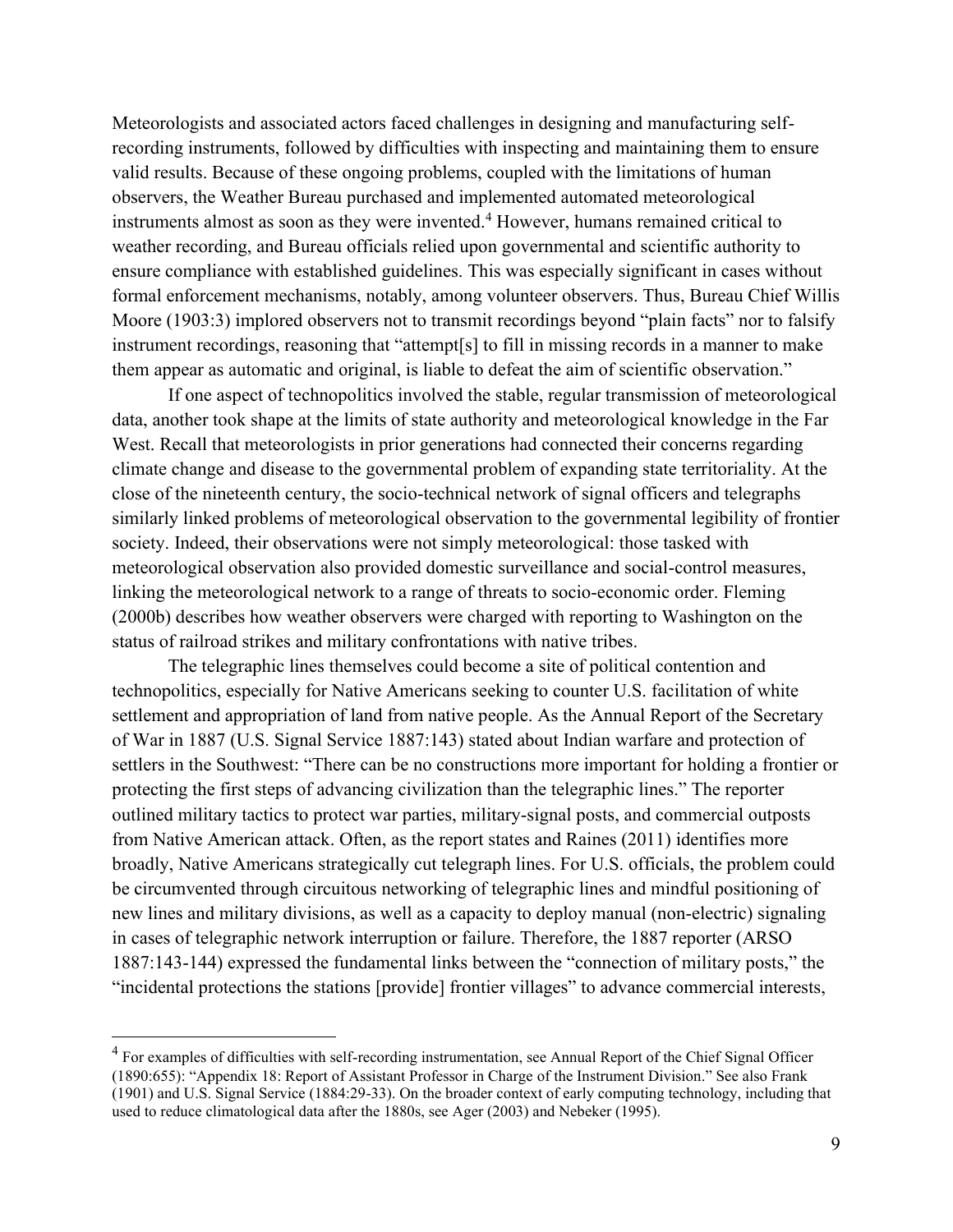and "the meteorological information" also tasked to the Service. One Signal Service report declared, "As an engine of civilization, the frontier telegraph rivals the railway, enabling the Government to throw an aegis of protection over the rapidly expanding wave of western emigration," which the reporter argued was "facilitating, no doubt, the sale and settlement, as well as the material development of the public lands." (U.S. Signal Service 1884:24-25). In broad terms, then, meteorologists worked to make "official" weather by calling into being a technopolitics of infrastructure, comprised chiefly by an array of human and non-humans variously aligned with the goals of meteorologists and allied state actors.

As in other periods and circumstances, efforts to establish meteorological order were coproduced with a specific kind of social order—a capitalist one. Following power relationships and social order along the telegraphic infrastructure is therefore instructive for understanding the general process of meteorological government. However, the material stability of the infrastructure was but one dimension of the larger process of rationalizing commercial activity through weather and climate knowledge. Meteorologists' efforts to stabilize space and time also encountered challenges but were equally important to a rationalized view of weather.

#### **Stabilizing Time and Space**

Until the mid-1880s, the United States had not yet achieved "standard time." Time, for the purpose or record-keeping, scientific activity, or social coordination had previously been established by local observatories and later developed around the demands of "railroad time," itself initially a company-specific patchwork of "times" (Bartky 2000; Zerubavel 1982). This situation presented a serious problem for meteorologists, whose capacity to organize action-at-adistance relied upon temporally standardized measurement across space and time-sensitive data transmission. Without the coordination of time across space that would make weather legible, the network would fail in its purposes. Only through reimagining time in relationship to weather could observations make a national view of weather patterns and, by extension, of the temporally "fixed" dimension of climate.

The problem of standardizing meteorological observations across the United States was an immense challenge. Professor Maury<sup>5</sup> (1880), writing in *Popular Science Monthly*, captured the difficulty involved for meteorologists. He reported that "painstaking and indefatigable observers" were being "systematically vitiated" because of inconsistent observation methods and "the more fatal lack of uniformity in the hours of observation." Maury compared the "synchronous" method, dominant in prior decades, through which each observer reported weather conditions at "his own *local* time," to the "simultaneous" recording practices structured by what Maury (1880:291-292) termed "actual time." Maury (p. 292) personified the problem of

<sup>5</sup> T. B. Maury (not to be confused with Matthew Maury addressed previously), was. according to Cleveland Abbe. a meteorologist employed by the Signal Service as a civilian professor to train the Service's corps of weather officers (see: www.history.noaa.gov/stories\_tales/signal\_abbe.html)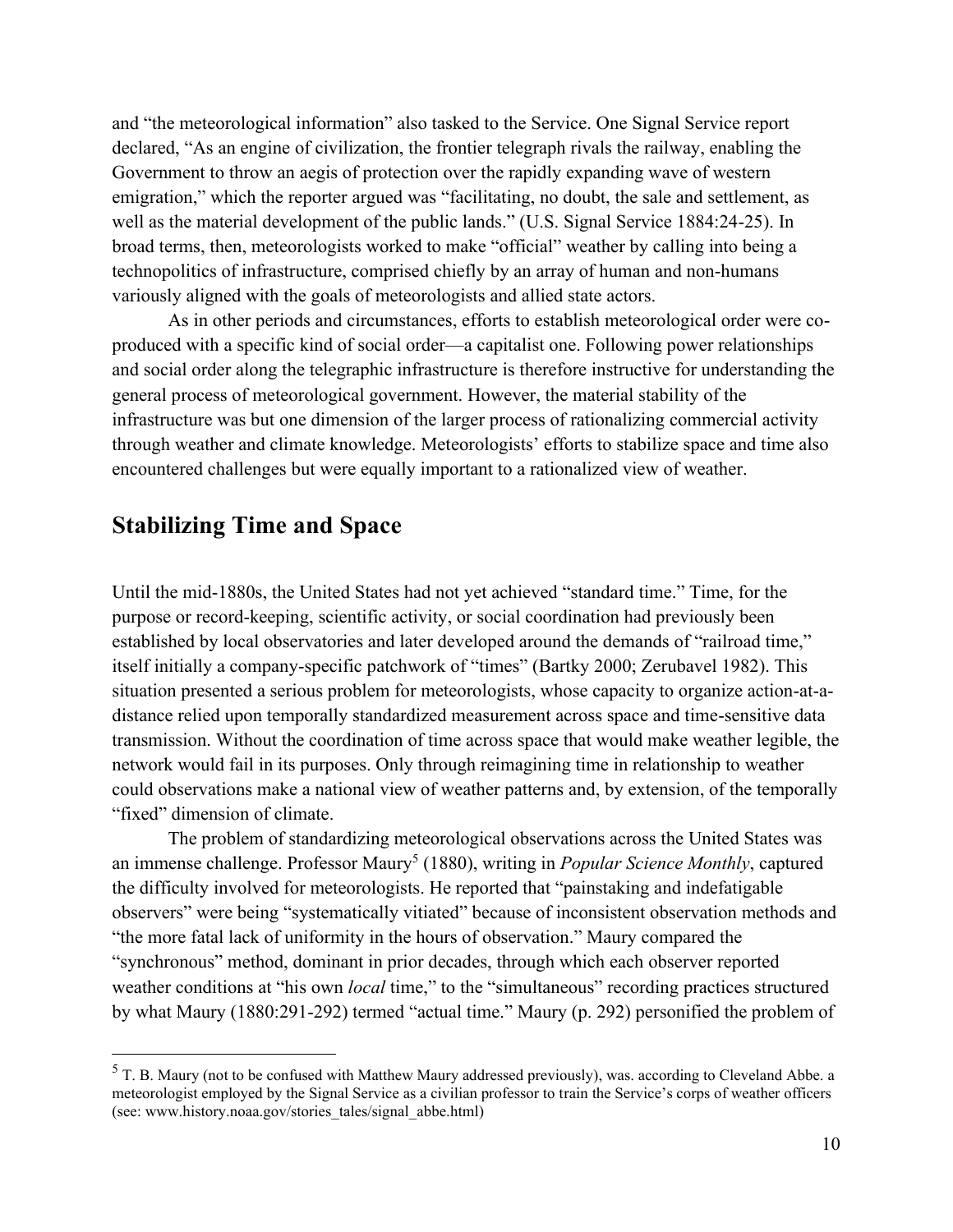"local" versus "actual" time with reference to the maps that meteorologists produced to represent storms: "A weather-map based on such non-simultaneous reports, instead of faithfully mirroring the sky overhanging a continent, necessarily gives it rather a *wry* face." Despite this challenge, Maury argued, synoptic visions of the globe were coming into view in a novel way, bringing forth "clarified conceptions of its massive yet orderly machinery," what Maury discussed metaphorically as a "great steam apparatus" that must be "viewed as a whole," for "its operations be clearly understood" (p. 305, 310). Time, as Maury and colleagues argued, had to be torn from its local and experiential contexts and reconfigured objectively with respect to nature's "machinery." But how could meteorologists accomplish such a feat?

One challenge for achieving standardized time was how to shape public attitudes to better align with the sort of diachronic time that organized meteorologists' worldview. The progressive issue was to "to effect a complete reform in the popular mind as to the desirability and possibility of greater uniformity and accuracy, and especially to do away with the old conservative ideas as to the need of a local time" (Abbe 1893:38). To rectify this issue at a formal level, Abbe participated in the General Time Convention of Railroad Officials in 1883, which aimed to employ the Mean Time of London's Greenwich Observatory to standardize time across railroads in the United States. The effort was successful, yet as Abbe (1893:39) recollected: "it was still necessary to induce towns, cities, states, and people to give up the old local and adopt the new standard times," a task that meteorological and time-standard committees advanced primarily by mobilizing the popular press to "prepare the public for the change that was to come" (p. 39). The problem of aligning weather observation and related practices through a novel system of time was not a specifically American problem, meaning that U.S. meteorologists also had to contend with an array of international systems of time.

Meteorologists pursued time standardization projects at the international scale on the basis that understanding national weather would require knowledge of the atmosphere outside state-territorial borders. Albert Meyer had urged Congress, as early as 1872, to help facilitate "a grand chain of interchanged international reports, destined with a higher civilization to bind together the signal service of the world" (quoted in U.S. Signal Service 1884:19). As he reasoned, "the atmosphere is a unit, and to be understood must be studied as a unit…we must extend our investigation far beyond our territorial limits," a view already partly materialized by 1875 in the *Bulletin of International Simultaneous Meteorological Observations*. The "unit" was, in practice, the territorial limits of Euro/American empires and territories, or, those parts of the Northern Hemisphere "so far as they have been placed under meteorological surveillance," to use the words of one meteorologist (U.S. Signal Service 1884:19). In 1884, Cleveland Abbe represented the U.S. Signal Service at the International Meridian Conference in Washington, arguing that establishing standard time was critical to coordinating international meteorological activities. At the global scale, meteorology depended especially on colonial networks that held not only common interests in standardizing time, but also the infrastructural capacity to coordinate geographically disparate events, instruments, observers, and international standards.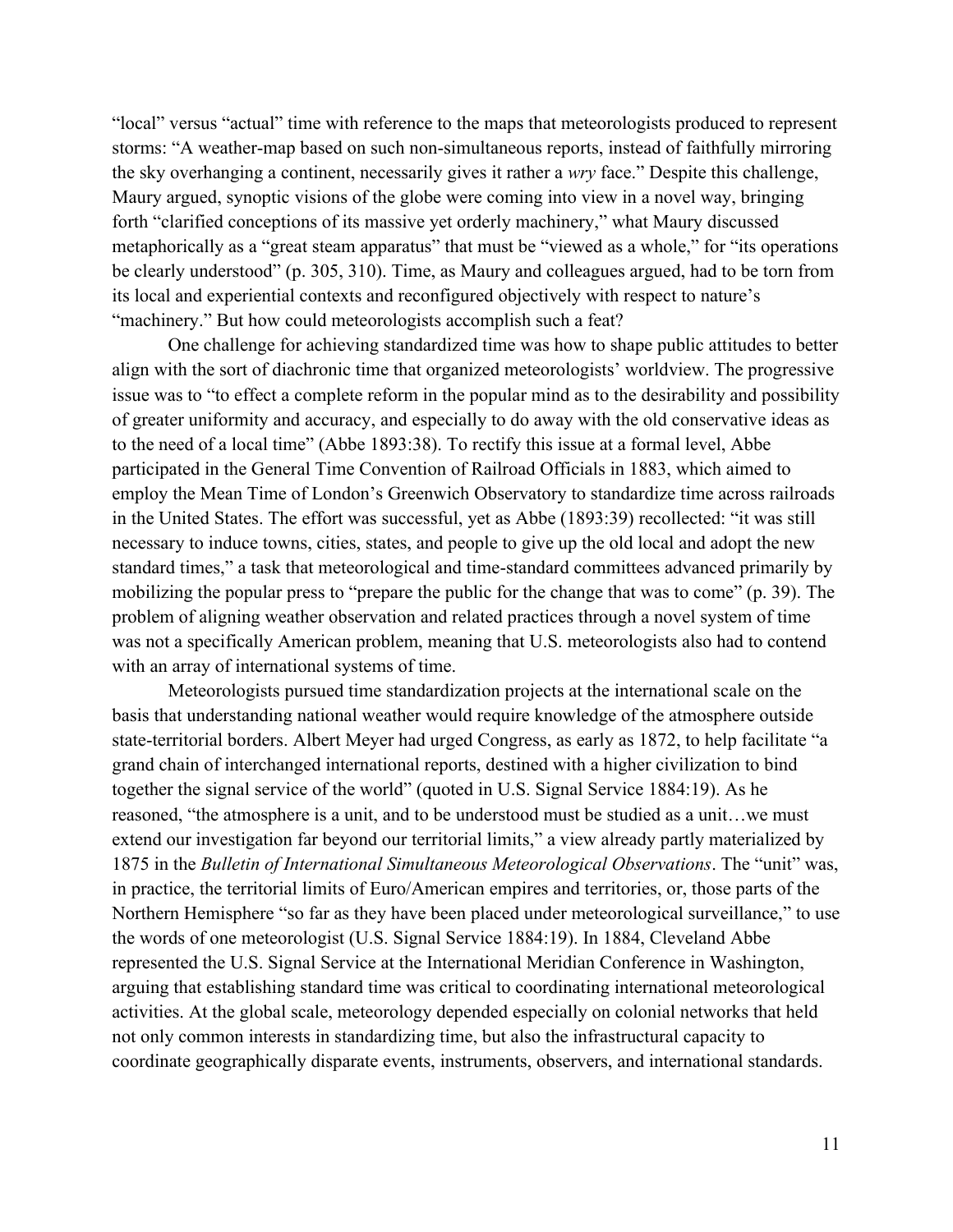Beyond shaping public opinion and aligning international data networks, a further challenge was how to ensure that technologies and people upheld the standardized time once it was formally established. In 1893, Abbe recollected his often-frustrated previous efforts to standardize time across the Signal Service. He (p. 38) referenced "the great annoyance caused by the uncertainties in the local standard of time used by our voluntary observers." Despite clear directions posted on Signal Service documents, Abbe claimed, observers had not yet internalized a national standard time. The task of making time standard was likewise frustrated by difficulties in maintaining standardized instruments. Officers frequently monitored, tested and reconfigured instruments and recording practices throughout the entire Signal Service network, "the object being to assure ourselves that all regular stations throughout the country were employing a uniform standard, accurate to the nearest second" (Abbe 1893:38). To aid this effort, a kind of laboratory was set up at the Central Office to calibrate time across the network. The American Watch Company produced a contracted clock, kept "in a hermetically sealed brass case in order to obviate the influence of changing atmospheric pressure and any possible magnetic influence on the steel pendulum." For additional protection from influence of "outside" weather, Abbe recalled, "A pier was specially prepared in the subbasement of the War Department in a room whose temperature variations were slight and were partly annulled by a self-controlling heating arrangement" (Abbe 1893:39; see also ARSO 1885:38-39). Only by these inventive means could meteorologists stabilize a "standard" time.

Once it was successful, synchronizing time provided opportunities for climatologists to revise existing accounts of climate and reconstitute diverse geographically local descriptions into a more uniform, national one. Alexander McAdie, for example, reduced and statistically interpolated local meteorological records for the period from 1877 to 1889 (McAdie 1891). He reported "corrections" for "time and locality" into his "Tables of Corrections to Hourly Temperature Readings to Reduce to True Mean Temperature" (McAdie 1891:x). Thus, McAdie effectively had to reconstruct national time in order to hold time constant, resulting in a new national model of climatic space. Such was the kind of work necessary to achieve "actual" time with respect to weather and climate.

Thus, meteorologists' success in stabilizing the times of weather and the spaces of climate, from local to the global scales, depended on the powers that could coordinate the world based on one or another standard "unit." Locher (2009) outlines a roughly parallel process in the case of French and international European storm warnings, which, like in the United States, had begun in the early 1870s. It became possible to speak about "the weather of France," Locher shows, when it was represented on storm maps and reproduced though routine storm warnings. The technopolitics of meteorological knowledge thus gave way to a new view of the weather. In particular, "the weather" took the form of an extra-local, especially national, form of knowledge.

Like infrastructure and time, expertise regarding the nation's weather proved difficult to centralize. Meteorologists eventually succeeded in providing a rationalized view of weather that could help govern the exigencies of weather risk so important to capitalist society. They did so in relation to consumers of weather information.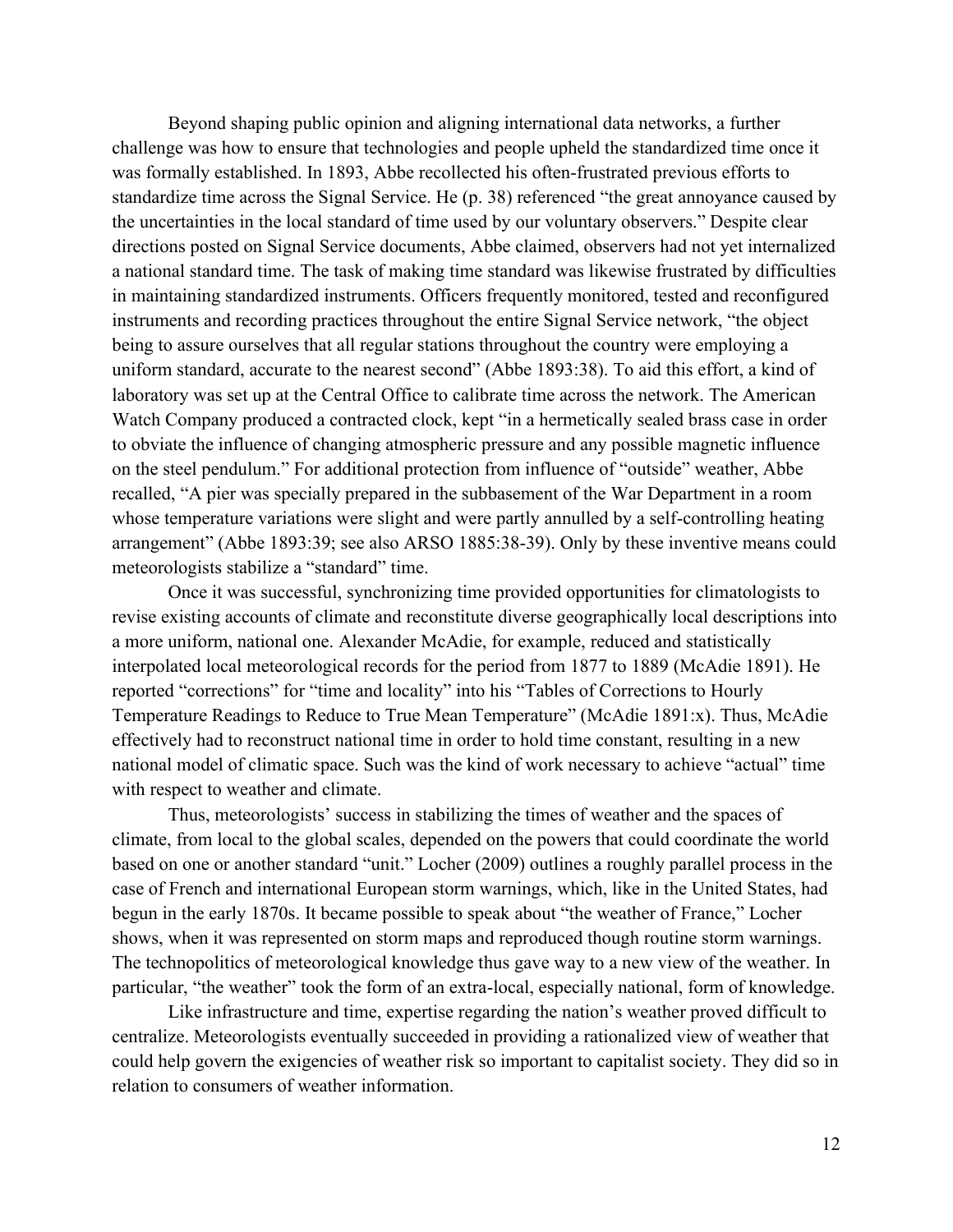#### **Monopolizing Meteorological Consumers and Publics**

A prerequisite for the use of predictive knowledge is trust and authority in whomever can legitimately speak for anticipated weather. Authority is often won through struggle. Just such a struggle unfolded within the domain of weather prediction. Translating official predictive information into its public use was a long and arduous process, not an automatic one. To monopolize the authority to report and predict weather, government meteorologists had to invest significant resources into shaping how various public users consumed weather information. They also had to contend with alternative forms of predictive authority, namely popular weather forecasters (also called weather prophets) and folk weather knowledge.

Beginning in 1872, the Weather Bureau had provided "synopses and probabilities" regarding anticipated weather. At that time, official predictive statements began by offering a "synopsis" of recent and current weather in various locations, to which meteorologists attached the "probabilities," or forecasted weather, for the upcoming day or two. In official registers, the probabilities were later followed up with "facts," that could compare observed weather to the previously posted "probabilities" and hence verify their accuracy. In the 1870s and 1880s, meteorologists did not regularly call these activities "weather prediction" or "weather forecasting." However, the "official" meteorology of the Weather Bureau clearly penetrated many facets of social and economic life.

A report to the Chief Signal Officer from Robert B. Fulton, Director of the Mississippi Weather Service (ARSO 1889:109), provides an initial example of state success in forming a public around climate: "The study of the climatology of the State by this service has been appreciated by the public, and the results worked out have been freely used by public speakers and the press in setting forth the agricultural and other advantages of this State." Fulton argued such services permitted market specialization in Mississippi industry. Cold-wave warnings successfully tailored to the decision-making of farmers helped them to protect early-season fruits and vegetables and advance regional capacity for supplying seasonal products to Northern markets. Insofar as "the public is being educated to appreciate and understand the [Signal Service] aims and its methods," Fulton (ibid.) reportedly witnessed growth in routine public understanding of meteorology as a government service.

At the national level, the meteorologist and director of the Weather Bureau's Climatological Division Frank Bigelow (1899:7) claimed, a "system of mutual support" provided the "greatest value in establishing the weather service firmly among the necessary adjuncts of our modern life." He cited how agricultural societies, boards of trade and industries across the country successfully performed "missionary efforts in their respective communities" and "instruct[ed] them in the utility of the national service" in order to "interest the people in meteorology" (ibid.). Widening print media publication of daily Weather Bureau "probabilities" meant that a wider public, not only consumers of specialized warnings and crop-related "precautions," became consumers of weather information produced through Weather Bureau meteorology. At the subnational level, State Weather Services held as their mission "to educate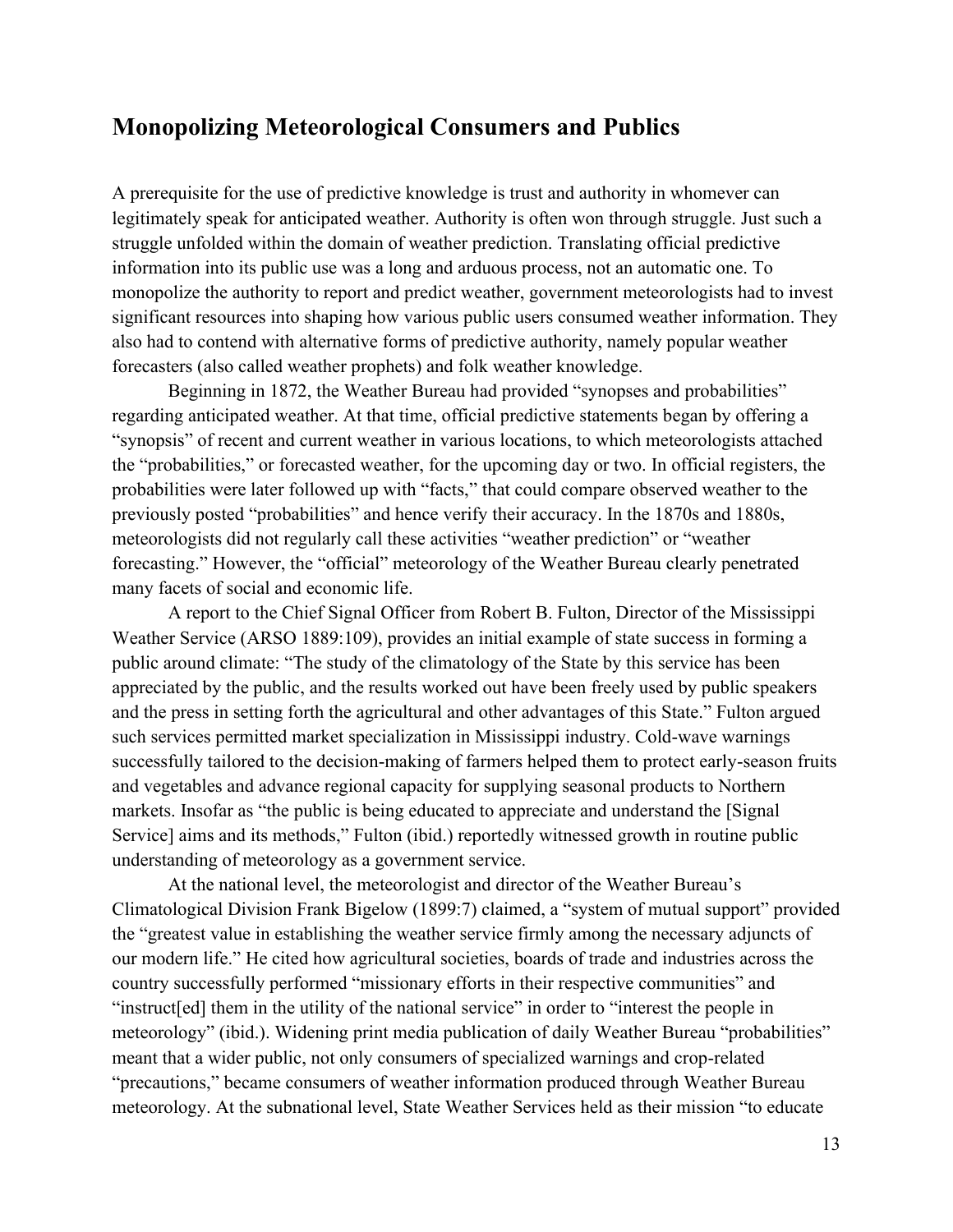people up to an appreciation of [the Service's] importance," and hence to "lead them on to become their own weather prophets," assisted by official predictions "sent on ahead of the storm" (Glidden 1895:4). Meteorologists who facilitated public anticipations of official forecasts thus advanced a general understanding of climate and weather that could be internalized in public culture roughly consonant with Weather Bureau discourse.

Although weather prediction remained partly decentralized through state-level Weather Services on the one hand, and international meteorological ambitions on the other, "national weather" at this time emerged as an object of observation, professional science, and public consciousness. By the 1880s, the Signal Office had organized formal meteorological education for officers, complete with standard curriculum and certification exams. Textbooks, primers, and popular scientific coverage of meteorology also covered and reflected the work of the Weather Bureau. According to the report of Bureau meteorologist Frank Bigelow (1899:83), "meteorology is extending rapidly throughout the common schools of the country as a required branch of instruction for every child." As he explained, "these changes have certainly resulted from the persistent propaganda of publications emanating from the Weather Bureau during the past thirty years." Bigelow (1899:84) argued that the provision of daily forecasts had created "obedience of navigators to the storm warnings," a "growing dependence of the railroads" on cold-wave warnings that threatened perishable goods. Routine forecasts, he continued, caused "gradual improvement" in the "great agriculturalist's care" to heed the frost warnings and embrace information on safe crop zones delineated by "normal or abnormal temperatures and rainfall."

Having assessed the widening use of meteorological science in public life, the meteorologist and textbook writer Douglas Archibald presented in 1897 an increasingly common narrative situating the field. The study of the atmosphere, he argued:

"Is even now only just emerging from the stage of myth and speculation into that of fact and certainty. This desirable result has been chiefly attained by the disuse of vague speculation and the application of the known laws of physics. (Archibald 1897:5)

Archibald articulated a broad, positivist view of a transformation in meteorology from a form of knowledge based on myth and speculation to one rooted in the practical application of scientific laws. Notwithstanding such positive assessments and widespread public support for the national weather service, around the turn of the twentieth century, Weather Bureau meteorologists held unstable and contested jurisdiction over predictive weather knowledge.

The prospect of long-range weather forecasting was especially contentious because it required making predictive statements about weather that, to no small degree, could be incorrect. Only in 1908 did the Bureau officially begin issuing "weekly outlooks," at first experimentally and then in 1910 in a standard form of general "forecasts" (still primarily oriented to agricultural interests). As Anderson (1999) shows for Victorian-era forecasting broadly and Pietruska (2011) demonstrates for the Weather Bureau specifically, official meteorologists had to contend with competing cultural authorities, most prominently popular forecasters who rejected claims that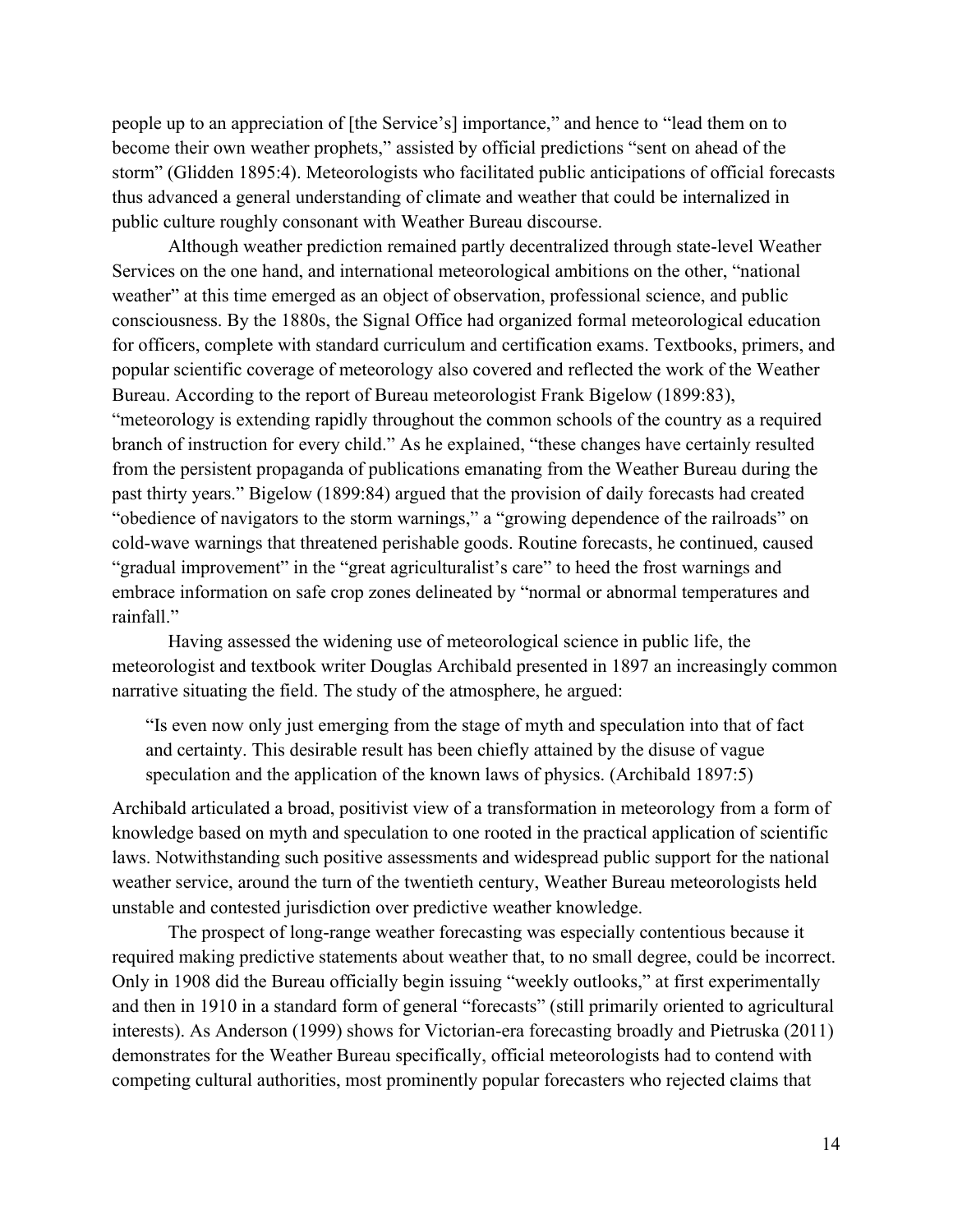Bureau-centered knowledge was the only kind of forecasting useful to farmers, merchants, and the wider public.

The historic legacy of weather prophets who had rejected "official" meteorology loomed over the prospects of long-range weather forecasting. Henry Vennor, for example, had become famous in the late 1870s for successful storm predictions using non-standard methods, and he used this credibility to publish widely read almanacs and newspaper weather predictions (see, e.g., Vennor 1877). Vennor and many others like him both exploited and helped to unsettle the epistemic authority of the Weather Bureau, the officials of which remained circumspect of longrange forecasting techniques and outright despised public interest in popular prophets (Somerville 1979; Pietruska 2011).

Almanac writers, like Bureau officials, benefited from the capacity to easily circulate print media and to sell and publish monthly and seasonal forecasts (Sagendorph 1970). Like government bureaus, Vennor and later almanac writers maintained networks of correspondents and observers who formed the basis of forecasts and could allegedly verify successful seasonal predictions. These writers built expertise by developing proprietary or specialized techniques that could be mastered by the individual forecaster or that required insights into a specific geographic region. Almanacs, compared to government services, moreover, often readily drew upon folk weather lore and knowledge that resonated with subscribers. Non-Bureau weather prophets also successfully drew upon controversial (yet hardly rejected) scientific knowledge, including for example the effect of variable solar radiation on weather (e.g. sunspots; see Garriott 1903:30-34). Popular forecasters creatively synthesized science, folklore, and regional knowledge that often made it difficult for Bureau officials to demarcate their own scientific research from Moore (1904:3) derided as "pseudoscience."<sup>6</sup> Prediction was still labeled prophecy, and prophetic authority was anathema to meteorologists and state officials invested in rational-bureaucratic approaches to weather. Thus, the ideal-typical instability of charisma (Weber 1978:1114) could be resolved by forecasters appeals to science, correspondence networks, and other tools akin to those of formal government bureaus.

As one rejoinder to the problem of popular forecasting, Weather Bureau meteorologist Edward Garriott published a government Bulletin titled "Weather Folklore and Weather Signs" in an attempt to inform public audiences of the relative accuracy or danger of common or lay weather knowledge (Garriott 1903). He compiled hundreds of ancient proverbs and common sayings from around the country and measured their value. Using the language of science, he thus drew boundaries between valid facts and what he deemed useless "folklore." Meteorologists recognized that science could not abolish folk knowledge, including for example popular beliefs of lunar influence on terrestrial weather. Instead, Garriott reasoned that only by engaging folk knowledge could meteorologists overcome the problematic fact that "today, fakirs and charlatans

 $^6$  Such boundary-making had long marked meteorology as a scientific enterprise, as indicated by what I analyzed as the formation of "rational accounts" of weather and climate in the eighteenth century. Espy (1841:vi) defended his meteorological work as holding the capacity to "penetrate mysteries heretofore thought inscrutable." Penetration of deductive philosophy, Espy claimed, would entail a "true system of meteorology" that "will be the death of superstition on this subject" (p. vii).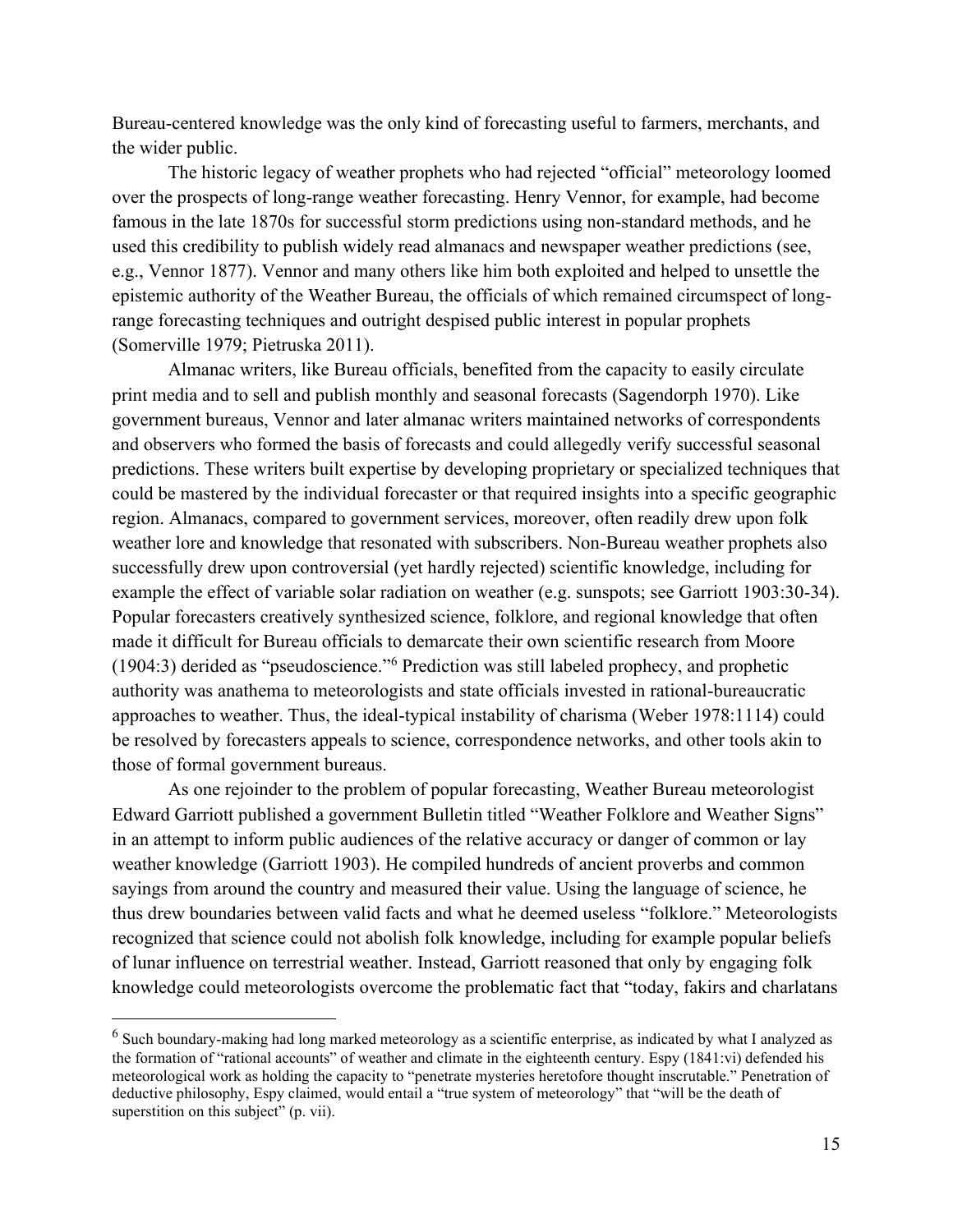in the various professional and scientific fields, astrologers, fortune tellers, and long-range weather forecasters command, in civilized communities, a lucrative following" (Garriott 1903:29). The Bureau thus publicly put traditional knowledge to the test, hoping that under evaluation, folk beliefs could conform with scientific accounts of weather. This outcome could then bolster the position of the Bureau over its competitors, namely popular forecasters.

Furthermore, Bureau bulletins and reports issued routine warnings to the public against alternative forecasts. For example, New Jersey Section Director Edward McGann opened the January 1905 report of the Bureau's Crop and Climate Service with an article titled "Unreliable weather forecasters." He stated, "About this time of the year farmers are wont to receive almanacs from various sources and in them find forecasts the weather of each month of the year. Dire are some of [the] predictions." To such "fraud" he responded:

It is the opinion of the leading meteorologists of the world that the public interests are injured by the publication of so called long range forecasts…The persistent efforts of certain men to foist their predictions upon the public for personal gain have reached such proportions that it is deemed advisable fairly and temperately to counteract the influence of those who it is believed are preying upon the credulity of the public.<sup>7</sup>

Pietruska (2011) shows how the Weather Bureau's reluctance to embrace official long-range forecasting efforts stemmed from officials desire to strongly separate predictive science from superstitious or self-serving prophesies. The "rambling" of "fake" forecasters and rainmakers, as Weather Bureau officials had labeled them (Garriott 1904; Moore 1905), persisted as a problem in the early twentieth century, because local oracles stood ready to trumpet their own expertise over the sometimes-inaccurate official forecasts and over the longstanding reticence at the Bureau to generate forecasts under conditions of uncertainty.

The epistemological battle around prediction, as an effort to stabilize official visions of the weather, can be compared to how the Signal Service had treated local weather knowledge just two decades prior. For example, in 1883, Signal officer Henry Dunwoody edited a large volume, titled *Weather Proverbs*. In tone and manner perhaps of his contemporaries' ethnological writings, Dunwoody and contributing authors described qualitative "popular weather prognostics" (Dunwoody 1883:9) that, they held, may have assisted Bureau efforts in the face of failure at prediction beyond a one- or two-day timeframe. Dunwoody especially drew upon scientific reasoning to assess popular plant- and animal-based behaviors as signs of upcoming weather. He worked to reinterpret these methods in the language of science. As an examination of Dunwoody's work reveals, the Signal Service understanding of popular

<sup>7</sup> Ironically, the article, which also appeared in *The Farmers Journal*, was heavily plagiarized by F.J. Walz, who wrote a 1905 article "Fake Weather Forecasts," in *Popular Science Monthly*. Walz, a Weather Bureau District Forecaster based in Louisville, Kentucky, sought to persuasively relinquish false "weather prophets," making direct appeals to public media: "Will not the newspapers, the great enlighteners and disseminators of truth and knowledge in the present age, help these investigators by discouraging and discountenancing the publication of weather predictions founded upon such baseless theories[?]" (Walz 1905:503, 513).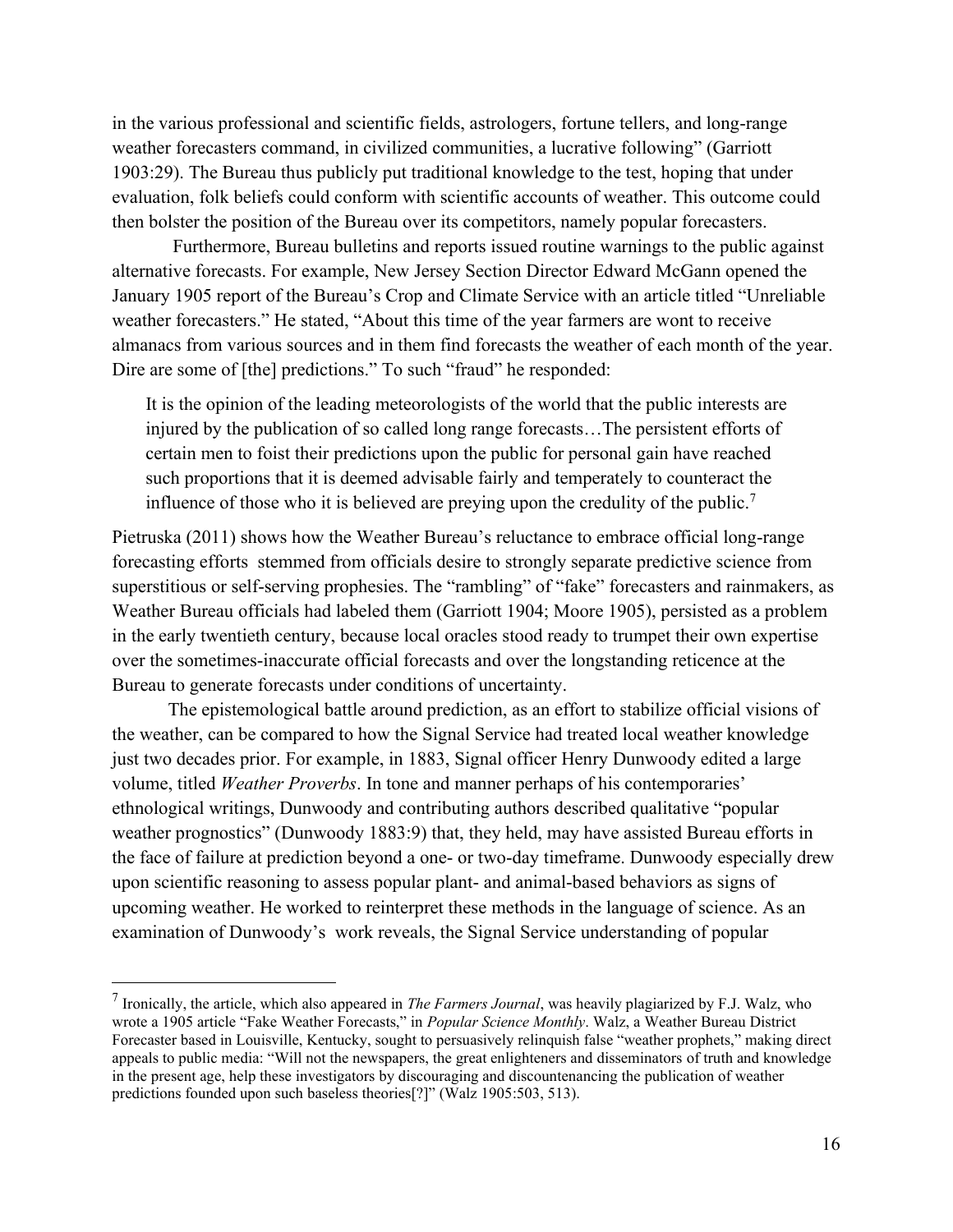prognostication relied upon circulars that officers had distributed, imploring citizens to share predictive weather knowledge in their local contexts. Dunwoody then reported their results to enhance Weather Bureau forecasting efforts, concluding:

Many of these sayings express in a crude form the meteorological conditions likely to follow, and have resulted from, the close observation on the part of those whose interests compelled them to be alert in the study of all signs which might enable them to determine approaching weather changes. (Dunwoody 1883:5)

Dunwoody's strategy was to deploy the power of the Bureau to integrate local "weather prognostics" that Bureau officials believed to be available throughout society. This strategy compares sharply to meteorologists' actions in the early twentieth century, when the relationship of government to local "fake" knowledge shifted through efforts to stabilize the monopoly of Weather Bureau over official representations of weather.

How did the Weather Bureau succeed in providing credible, long-range predictive knowledge? Only by rationalizing uncertainty, through the introduction of forecasts and delicately qualifying their predictive capacity with appeals to science, did weather forecasters eventually succeed in facilitating weather prediction beyond a one- or two-day period (Pietruska 2017). Under the direction of Bureau Chief Willis L. Moore, the Weather Bureau began issuing official long-term forecasts in 1908. Public understanding of weather forecasting as a legitimate effect of scientific advances helped meteorologists secure their role as the official spokespersons for future weather. Although the Bureau's authority over prediction remained open to criticism, by the time Willis Milham published his 1912 textbook entitled *Meteorology*, the age of "speculation," he optimistically argued, was finally ending (Milham 1912:3). Even though popular forecasters and public users continued to criticize meteorology as a profession, the Weather Bureau had garnered authority to police meteorological knowledge. For example, one federal statute, approved by Congress in 1909, made "counterfeiting weather forecasts" punishable by \$500 fine and/or ninety-day imprisonment. Through legal and other strategies, meteorologists and the Weather Bureau enacted a professional closure on meteorology as a predictive science and a domain of official weather services.

Beyond eschewing the work of alternative weather prediction and securing a monopoly on long-range forecasting, the Weather Bureau intervened directly into public consumption of weather informationduring the first decade of the twentieth century. For example, in the March 1909 issue of the *Monthly Weather Review*, T.C. Maring discussed a bid for an "aesthetic" but "accurate" model "weather kiosk" (see Figure 24; see also Marvin 1909b, 1914).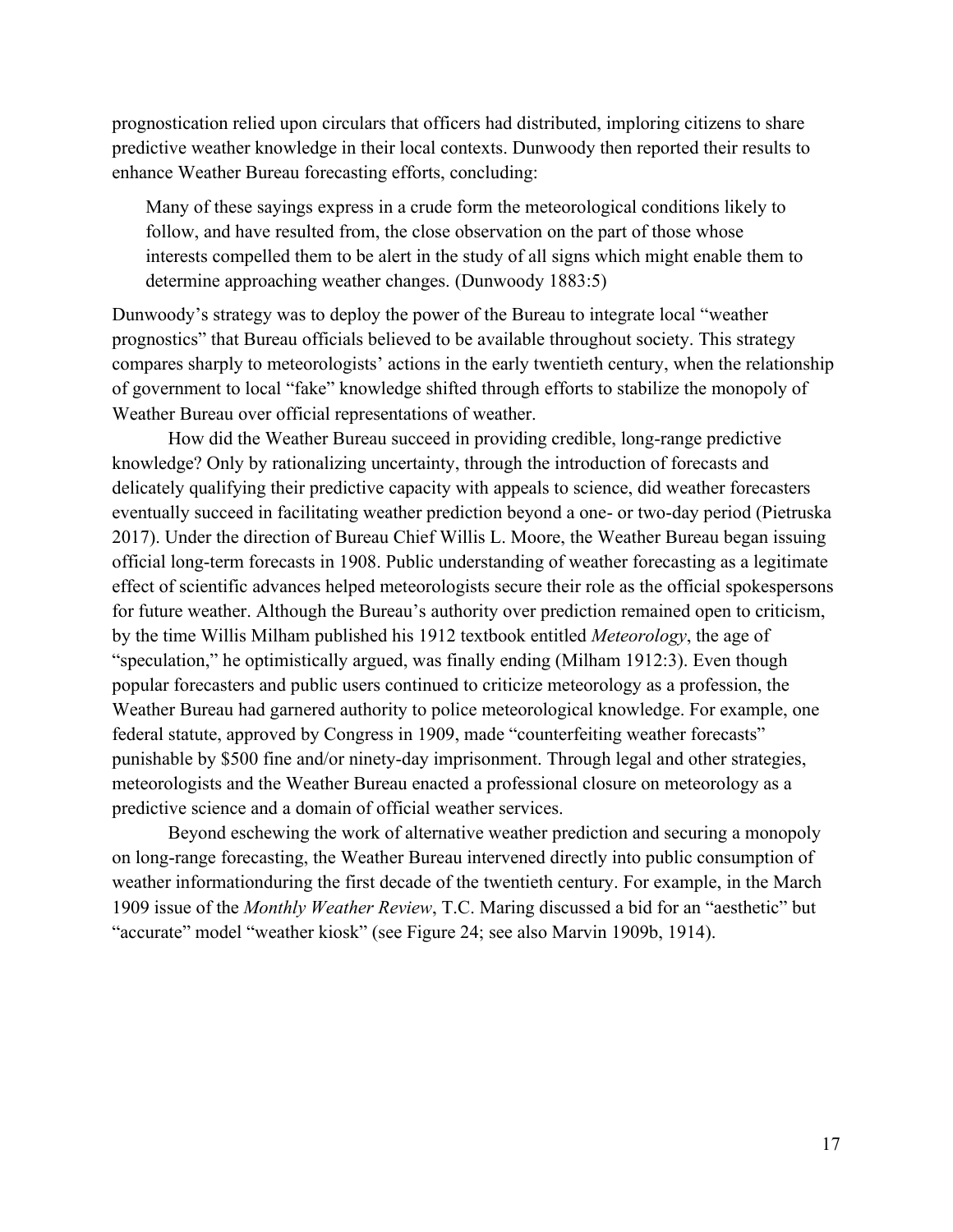

**Figure 24**. A Weather Bureau Kiosk in Washington, DC, providing a public display of real-time instrument recordings (Source: MWR 1909:90).



**Figure 25**. A "Weather Bureau Exhibit at Panama-America Exhibition," showcasing meteorological instruments in San Francisco, February 1915 (Source: Alter 1915:453).

The kiosk was designed to facilitate public understanding of what Maring (1909:90) called "street weather" and to make visible the otherwise hidden mechanisms of weather-recording instrumentation. Other displays and demonstrations of Weather Bureau practices, for example at publicly attended international exhibitions (e.g., see Figure 25), complemented routine services and provided meteorologists with an opportunity to establish Weather Bureau expertise.

Although the success of "official" weather was not totalizing in its scope, the subsequent effects of meteorologists' rationalization of weather were far-reaching. For one example, in 1915, T. Morris Longstreth wrote a lengthy weather forecasting guide for a popular audience, called *Reading the Weather*. On the one hand, Longsreth grounded practical predictive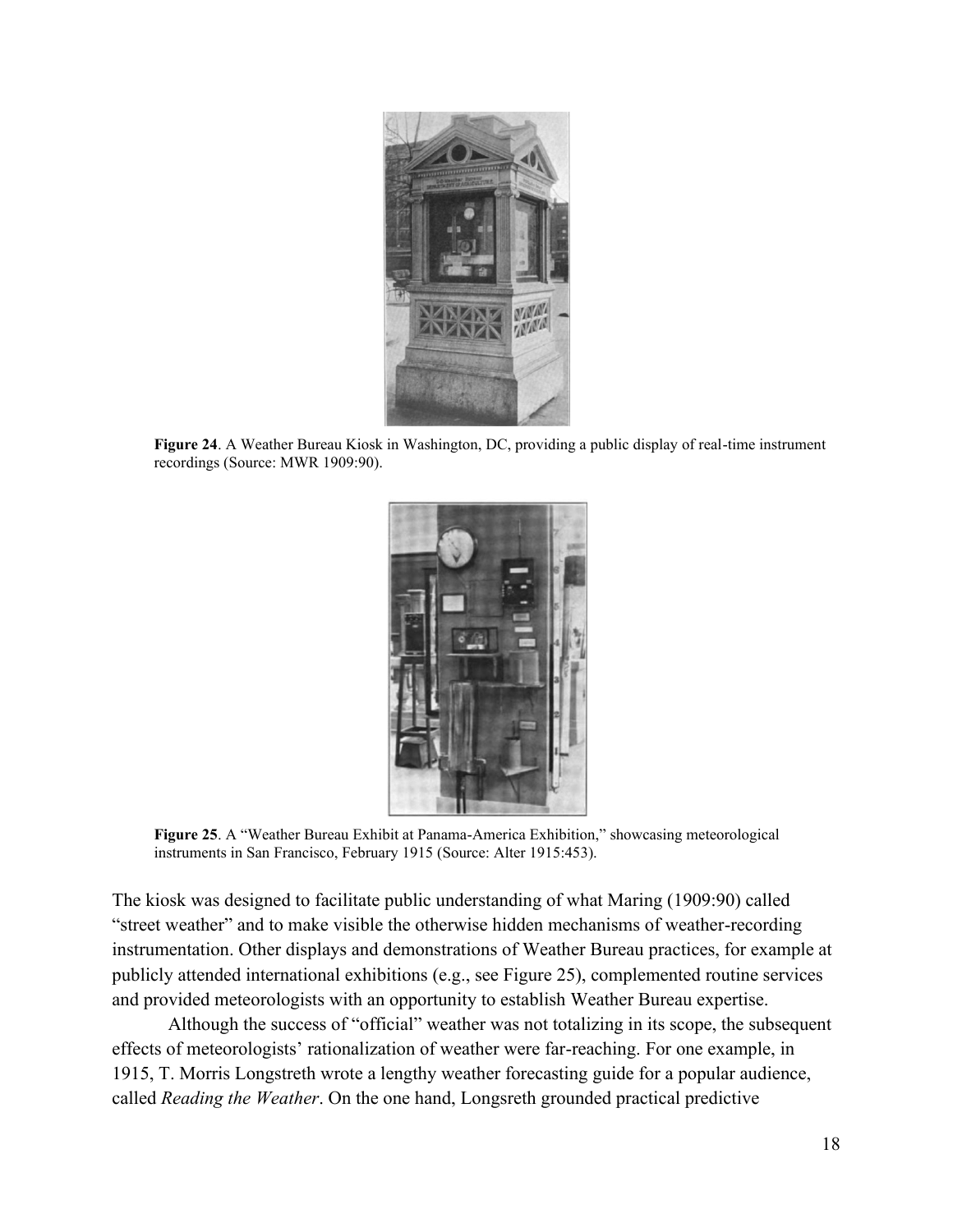techniques in science. He opened with a reflection on meteorologists' success in having "overwhelm[ed] the old, buttressed superstitions," specifically whereupon "at last Science established some sort of Weather Bureau in 1870" (Longstreth 1915:i, iii). On the other hand, the author took for granted that the daily life of his intended audience was often neither impacted nor guided by official weather forecasts emanating from the Weather Bureau. Thus, Longstreth reasoned, popular knowledge was called for and was plausibly endangered by the "quickening hand" of science (p. i). Science and non-science, for Longstreth and a larger public, did not need the boundary lines that Weather Bureau officials had constructed. Questioning the sole legitimacy of official weather forecasting, Longsreth compared the "anticyclone" of the "weather man" to common observations, and he noted that long-held beliefs about the behavior of pigs before a storm show that "the barnyard antedates the barometers as forecasters" (Longstreth 1915:20, 25). Although science and lay knowledge, for Longstreth, both testified to "our wellordered atmosphere," his writings demonstrate that the tools of forecasting were not in the exclusive domain of official forecasters, opening the door to Longstreth's goal of cultivating a popular (but specifically masculine) "weather-wise" disposition: "An unconscious desire, a little conscious knowledge, and a good deal of experimentation with the cycle of the days, and you have a weatherman" (p. 64). Popular culture and official forecasting persisted as alternative, although compatible, bases for predictive weather knowledge. The advent of official forecasting did not absolutely monopolize nor rationalize weather knowledge, although popular knowledge had come to reflect the basic principles of a rationalized meteorological order.

#### **Normalizing Weather**

As we have seen, the Weather Bureau network—comprised of observers, telegraphy, instruments, and Central Office in Washington—provided meteorologists with opportunities to gain a novel official power to represent, map, and predict atmospheric patterns. Developing this power entailed integrating a bricolage bureaucracy and data infrastructure into weather reports and forecasts and monopolizing authority to create and interpret weather and climate information. The expanding, standardized meteorological network served to make legible, in standard units, not only weather phenomena but also time, space, and those social actors connected to the data infrastructure. As an effect of this network, meteorologists established official weather knowledge through their ability to link their authority to agricultural, transport, and other commercial interests, and by developing the technopolitics that could support them.

How does this historical instantiation of meteorological government relate to the dynamics of climate knowledge? Recall that the fundamental stability of climate was, by the 1870s, largely taken as given among scientists, thanks to the "positive climatology" heralded by Lorin Blodget and others in the previous two decades. In addition to observation-based storm warnings, weather prediction based on statistics and probabilities relied upon an assumed, stable climate. Thus, when climatologist Elias Loomis (1868) wrote in his widely circulated and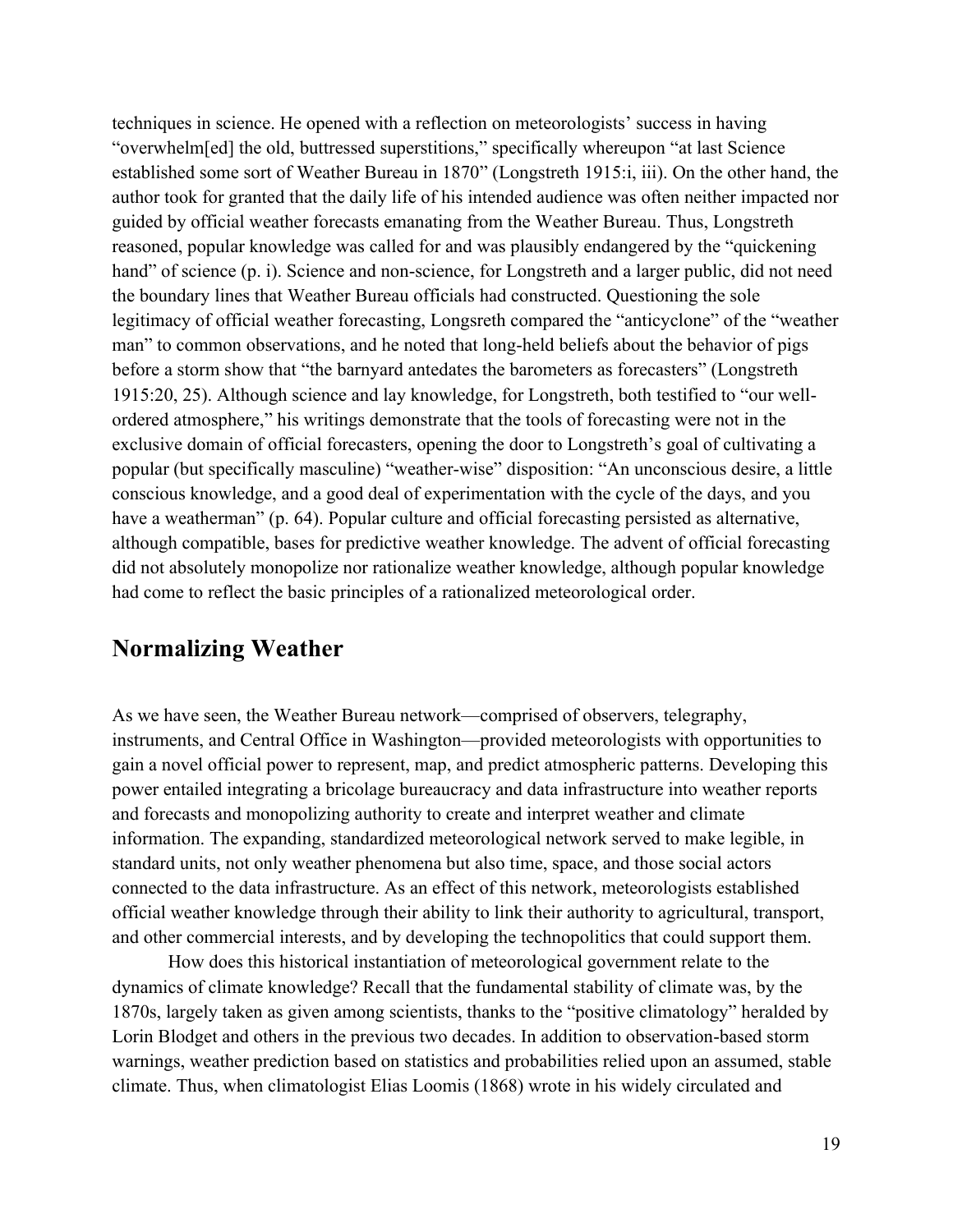frequently updated *Treatise on Meteorology* that weather prediction was "impossible," he qualified his judgment: "The climate of a country remains permanently the same from age to age…Assuming, then, the established constancy of climate, we can predict beforehand the probable character of any month of the year," however imperfectly (Loomis 1868:157, 158). If climate was considered to change, then the idea of weather prediction based upon synopses of historical climate records would crumble. But knowing future weather was simply too important, and rational anticipation of tomorrow's events was fast becoming the central occupation of the meteorological profession.

Meteorologists' successful *normalization* of weather thus represents the critical link between, on the one hand, the goal to make official weather, and on the other hand, the stabilization of climate. Establishing the binary—normality/abnormality—of climate and weather was a necessary step toward rendering climate a stable background. But actors' focus on weather as normal or abnormal was less embedded in debates about climate reality. Rather, it was concerned with how anticipating future weather could facilitate the rationalization of market-economic activity. Official weather and climate discourse were thus primarily oriented towards economic consideration of what was "normal" and "abnormal." Examples, drawn from the primary, widely distributed professional publication of the Weather Bureau, the *Monthly Weather Review* (henceforth *MWR*) from 1870 to 1920 reflects meteorologists' and their consumers' understanding of capricious (abnormal) weather set against (normal) climatic spaces.

Typical *MWR* and other Weather Bureau reports tabulated recent weather events on a vertical axis of geographical areas and a horizontal axis of weather parameters represented by "departures from normal." Reports, most typically in monthly timescales, designated such departures numerically in terms of "excess" and "deficiency," quantified as either absolute values or proportions (see Figure 26).

|                                        | Departure from normal temperature and rain-fall. |                                                 |                                  |               |                                               |                                                                        |                      |                                                                       |  |  |  |
|----------------------------------------|--------------------------------------------------|-------------------------------------------------|----------------------------------|---------------|-----------------------------------------------|------------------------------------------------------------------------|----------------------|-----------------------------------------------------------------------|--|--|--|
|                                        |                                                  |                                                 | For past seven days.             |               | From January 1 to Septem-<br>ber 22-266 days. |                                                                        |                      |                                                                       |  |  |  |
| Districts and stations.                |                                                  | Mean temper-<br>ature.                          |                                  | Rain-fall.    | Mean temper-<br>ature.                        |                                                                        | Rain-fall.           |                                                                       |  |  |  |
|                                        | Excess.                                          | Deficiency.                                     | Excess.                          | Deficiency    | Excess.                                       | Deficiency                                                             | Excess.              | Deficiency                                                            |  |  |  |
| Lake Region-Continued.<br>Alpena, Mish | O(F)                                             | $\circ F$ .<br>18<br>18<br>15<br>29<br>24<br>30 | .05<br>.37<br>1.18<br>.99<br>.04 | Inches Inches | OF.<br>.191<br><br>.<br>.<br>$: 12$<br>$.64$  | $\circ F$ .<br>793<br>524<br>516<br>1380<br>1081<br>893<br>789<br>1298 | <br>1.43<br><br><br> | Inches Inches<br>3.09<br>7.47<br>5.37<br>8.74<br>7.22<br>4.61<br>1.41 |  |  |  |

Weather conditions of wheat, cotton, corn, and tobaceo districts, etc.-Continued.

**Figure 26**. Excerpt from the *Monthly Weather Review*, April 1889 (p. 142). Note columns identifying "excess" and "deficiency" of normalized values.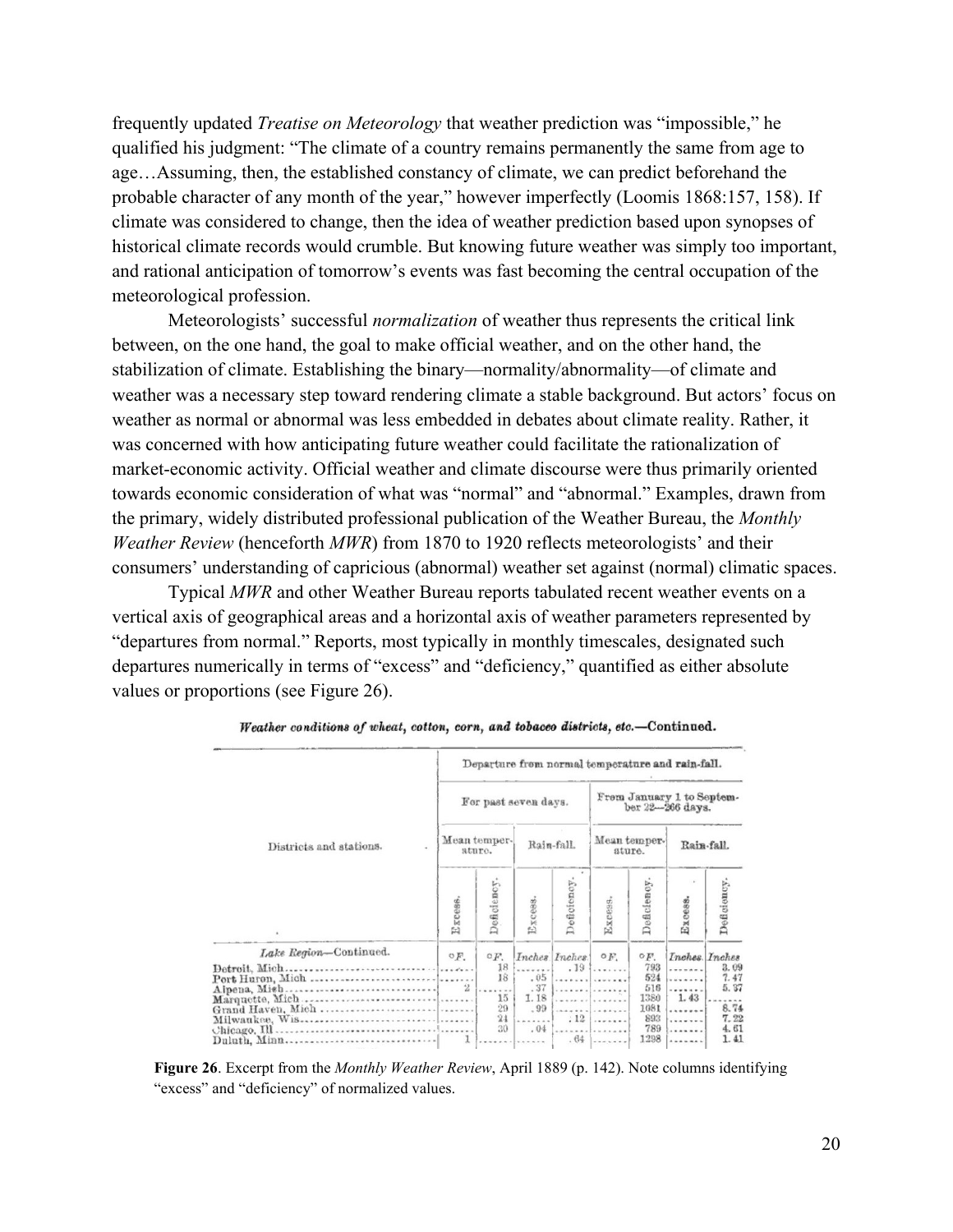Pervasive discourse that organized routine *Monthly Weather Review* reports adhered to differentiating a "normal" value against any "abnormal distribution." For example, the April issue of 1877 (p. 4) provided an introduction to the month's weather across the United States, stating: "It is a most remarkable fact, as numerically shown, that, in every district of the United States east of the Rocky Mountains, the April temperature has been extraordinary low…. The only exception this abnormal distribution of temperature is on the Pacific coast." Appeals to abnormal and normal weather permeate interpretations of even records with comparatively short time series, especially over Western states and "new" territories. In August 1878, for example, one observer reported:

A comparison with the averages for August, during the past seven years, shows that the temperatures have been from one to two degrees above normal throughout the Gulf and Atlantic States…but have been about normal in the Ohio, Mississippi, and Missouri valleys. On the Pacific coast, the monthly mean…is six degrees below average: at San Francisco it is about normal, and at Portland, two degrees above.

As another example, the Weather Bureau (1896:555) provided a tabular summary of relative humidity, for which "Normals are for a period of eight years, except for Los Angeles and Wichita, which are for seven years."

Granted, some reports may have been works-in-progress, especially in the last case, given that relative humidity was a newly systematized measure. Nevertheless, these evaluations demonstrate the central discourse by which meteorologists generally represented weather by reference to "deficiencies" and "excesses" of "normal" values, even in cases that clearly belied such designations.

Another relevant case is that of climate information regarding Puerto Rico, which did not host systematic Weather Bureau meteorological observations until 1898. Section Director Oliver Fassig reported in a 1911 article, titled "The normal temperature of Porto Rico," that Weather Bureau data confirmed a depiction of the island as holding an "equitable," "comfortable and healthful" climate. Fassig defended the evaluation, stating: "Carefully made daily temperature observations extending over a period of five years in the Tropics… will yield an average annual value which is within a fraction of the true normal value" (Fassig 1911:299). The tendency toward normal representations of weather and climate were strong enough to evaluate a climate with reference to a five-year time series that could approximate the "true normal value."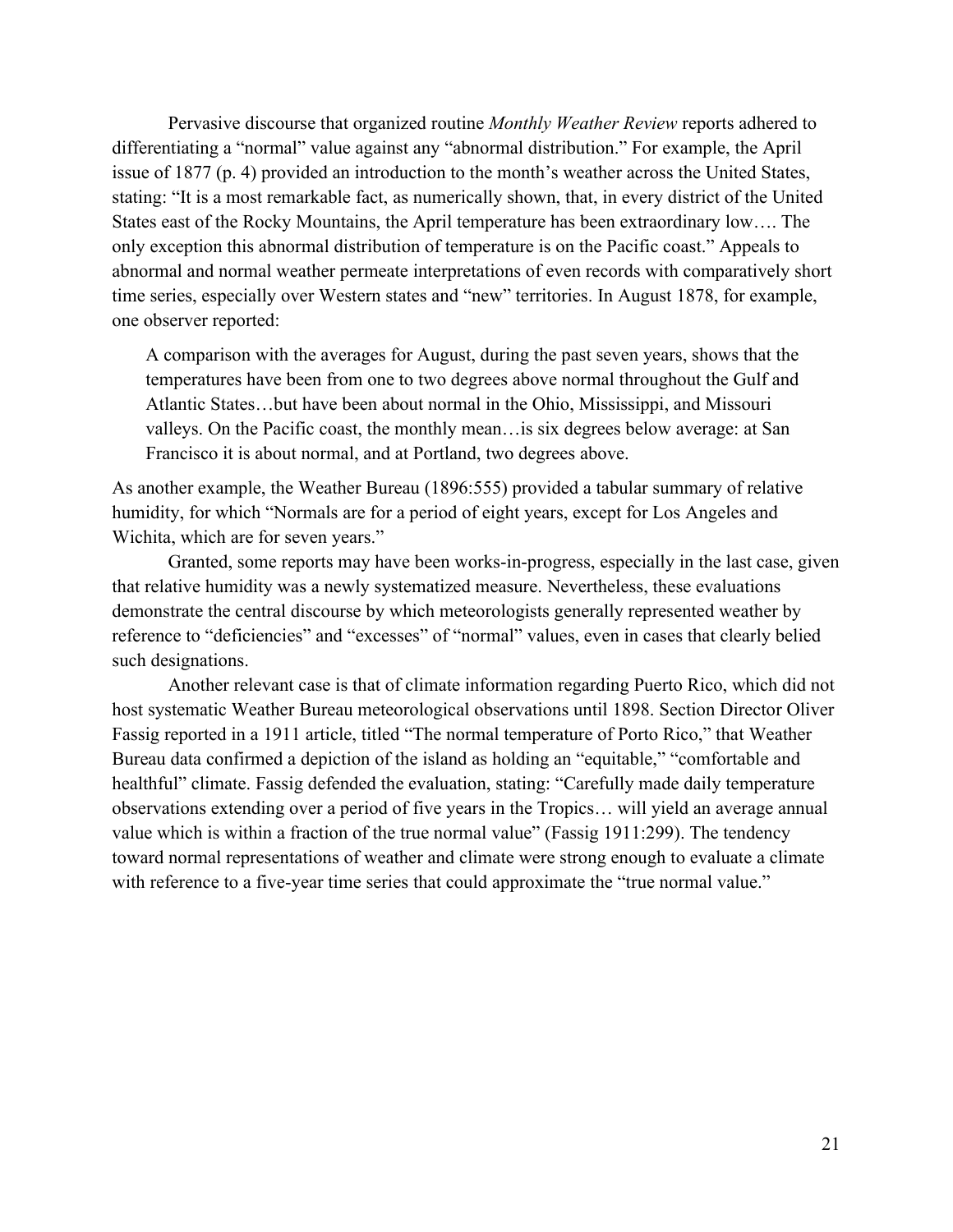Condensed climatological summary of temperature and precipitation by sections, March, 1919.

|                | Temperature.         |                                                      |                                     |                                   |                                                     |                                                    | Precipitation. |                       |                                                                                            |                                      |                                                                                |                                          |                                                                              |                                                  |
|----------------|----------------------|------------------------------------------------------|-------------------------------------|-----------------------------------|-----------------------------------------------------|----------------------------------------------------|----------------|-----------------------|--------------------------------------------------------------------------------------------|--------------------------------------|--------------------------------------------------------------------------------|------------------------------------------|------------------------------------------------------------------------------|--------------------------------------------------|
| Section.<br>gğ | ure                  | Monthly extremes.                                    |                                     |                                   |                                                     |                                                    |                | $\omega_L$<br>r.<br>s | Greatest monthly.                                                                          |                                      | Least monthly.                                                                 |                                          |                                                                              |                                                  |
|                |                      | e part<br>from the<br>mail                           | Station.                            | iligh                             | Date.                                               | Station.                                           |                |                       |                                                                                            | epa<br>Ω                             | Station.                                                                       |                                          | Station.                                                                     |                                                  |
| Ahbuma         | $^{\circ}F.$<br>36.7 | $^{\circ}F.$<br>$+0.5$<br>$-2,8$<br>$^{+0.6}_{-2.8}$ | $2$ stations<br>Pine Bluff<br>Indio | $\frac{5}{83}$<br>$\frac{93}{80}$ | $\begin{array}{c} 16 \\ 31 \\ 22 \end{array}$<br>31 | Florence<br>$Flugstuff$   $-1$<br>3 stations  - 26 | $\frac{P}{21}$ |                       | $\begin{array}{c} 14 \\ 14 \\ 1 \\ 1 \\ 0.80 \\ 1 \\ 10 \\ 10 \\ 10 \\ \vdots \end{array}$ | In.<br>$+1.84$<br>$-0.17$<br>$+1.05$ | Bermuda<br>Henrys Camp<br>Brinkley<br>$-1.27$ Croscent City<br>$+0.17$ Cascade | Im.<br>11.86<br>3, 44<br>11, 66<br>12.21 | Eulaula<br>$5$ stations<br>Umphers<br>$2$ stations<br>$6.31$ [ $\text{How1}$ | $\frac{5}{3.43}$<br>0.10<br>0.98<br>0.01<br>0.02 |

**Figure 27.** "Condensed climatological summary of temperature and precipitation by sections, March 1919," tabulating sections with reference to average value, "departure from the normal," and extreme values. (Source: MSR 1919).

In later decades, normal/abnormal weather was reified further, especially insofar as "climatological sections" (see Figure 18) were presented as units of analysis within which to measure "departures from the normal" (USDA 1919:193; see Figure 27). Meteorologists' attribution of normality therefore matched the basic representations of climate in terms of their stability.

### **Risk and the Economic Rationalization of Weather Events**

To integrate weather and climate knowledge into capitalist society entailed that meteorologists establish normality and abnormality in their relationship to economic rationality. People had, for centuries, recognized that their ability to reliably anticipate weather held serious economic consequences. In economic terms, at their inception in the 1870s, weather warnings and climatology were profoundly successful in reducing losses and securing profits in agriculture, trade, finance, and shipping industries (Craft 1999). The economic import of the increasing rationalization of weather entailed a growing concern for making individual events legible in economic terms.

An important implication of meteorologists' efforts to represent normal weather was the parallel capacity to evaluate specific events with reference to statistical normalizations. In the "Introductory" section of the *MWR* 1876 April issue, as an early example, the author observed:

The most noteworthy peculiarities of the weather are as follows: (1) The extraordinary and almost universal continuation of the cold weather, (2) The frequency, lateness, and destructiveness of the April frosts, (3) The lateness of the rivers and lakes in opening to navigation, [and] (4) The unusually high range of the barometer.

The meteorologists' use of evaluative language helped them bridge their technical expertise in constructing official weather reports with public experience in various localities. Bridging the official with the local was an important objective, because it could reinforce epistemic authority regarding weather knowledge. Evaluative knowledge of normal weather events thus fits Ian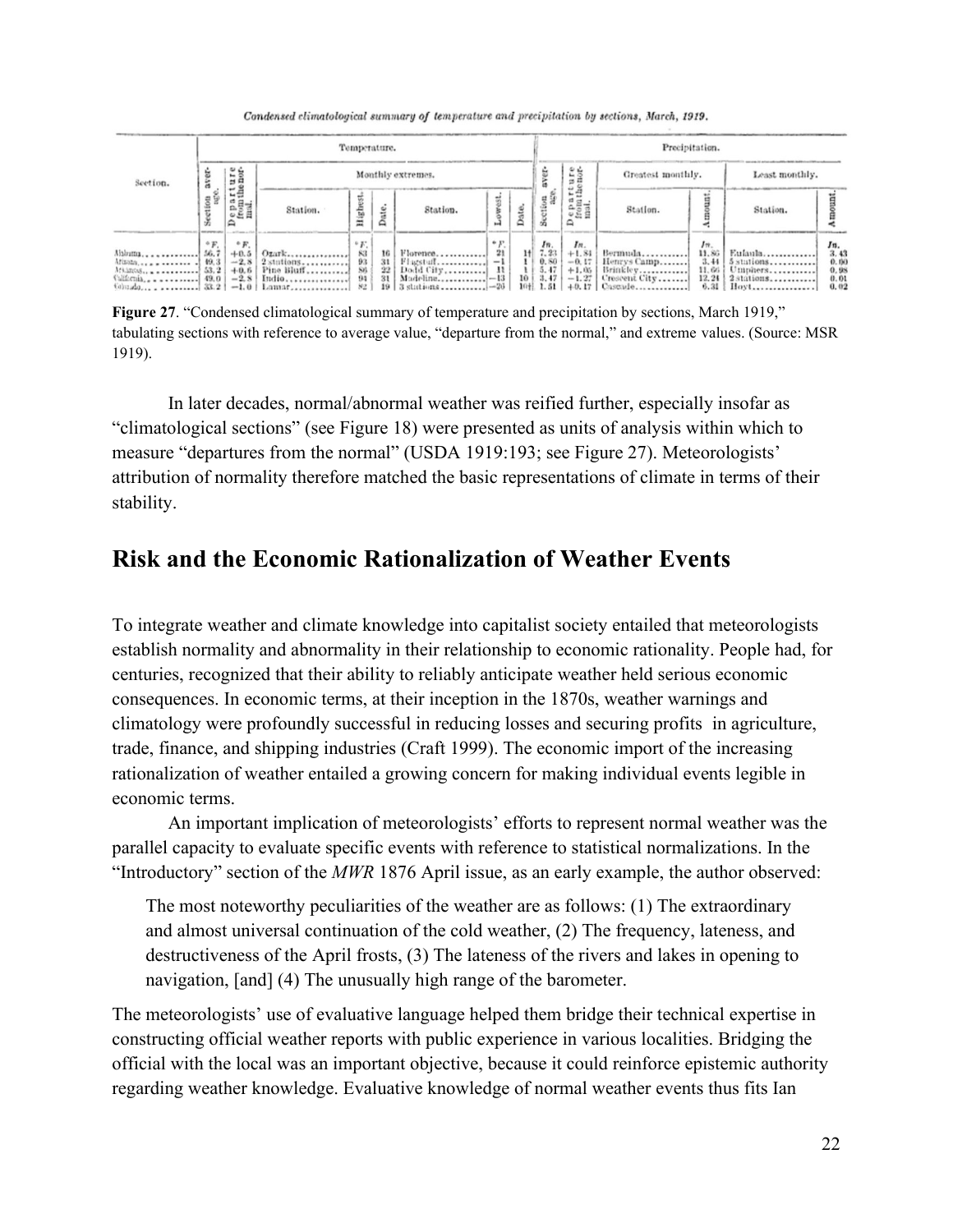Hacking's (1990:160) account of statistical normalization. Hacking (1990:ix, 160) shows that, as a word, "normal" only designated "usual" or "typical" beginning in the nineteenth century and was used thereby as an objective and neutral "bridge between 'is' and 'ought.'" So, how did meteorologists bridge the "is" of statistical normalization with the "ought" of evaluative climatic understanding and experience?<sup>8</sup>

In the *MWR,* meteorologists "normalized" weather though quantitative reductions of observer reports, although the accompanying scientific reportage of events and patterns routinely narrated experiences of how people and communities were impacted by specific events. In practice, such reportage involved interpreting meteorological records with reference to a reporters' or informants' sense of damage or "severity," an evaluation that extended beyond numerical representations of "excessive" and "deficient" values. For example, to address abnormal rainfall in the August 1876 (p. 6-7) issue of *MWR*, in a special section on "Drought," the author cites "deficiency" and "excessiveness" alongside observer reports of "cattle suffering," "streams dry and wells low," and other local experiences of severity:

*Droughts—*Fla.: Mayport, ground very dry, season unusually sickly.

Ill.: Riley, rain needed.

Maine: Standish reports drought very severe, streams dry and wells low; West Waterville, driest August ever recorded.

Mass: Amherst, vegetation scorched

Texas: Corsicana, cotton crop greatly injured, and stock suffering from want of water.

Based on statistical and evaluative normalization of weather, meteorologists and those who came to rely upon their expertise could incorporate weather events into economic calculations. The stability of a normal climate could then form a foundation for evaluations of risk, damage, and other threats to an industrializing economy.

Just as stable climate "zones" had become markers of commercial investment strategies and government administration, weather "normals" and extremes became a language for evaluating economic risks and opportunities for profit. Henry Dunwoody (1894), who had organized a decade of state-level Weather Bureau reports to Washington, helped to articulate the central idea that the economic value of weather services, when compared to projected losses in the absence of such services, was so great as to be "fittingly expressed by the word 'incalculable.'" (Dunwoody 1894:124).

<sup>&</sup>lt;sup>8</sup> To compare, the formal use of "climate normals" within the Weather Bureau has at times led climatologists to emphasize the technical/statistical (rather than experiential and evaluative) basis of what climatologists label "normal" (see, e.g. Landsberg 1955). A comparison to recent years that can illustrates the descriptive-evaluative context of climate "normals" established historically during the 1870-1920 period regards recent framings of "climate events" as indicating a "new normal" (given climate change). Recent examples include Gill (2017), Watts (2017), Schapiro (2016), and World Bank (2014).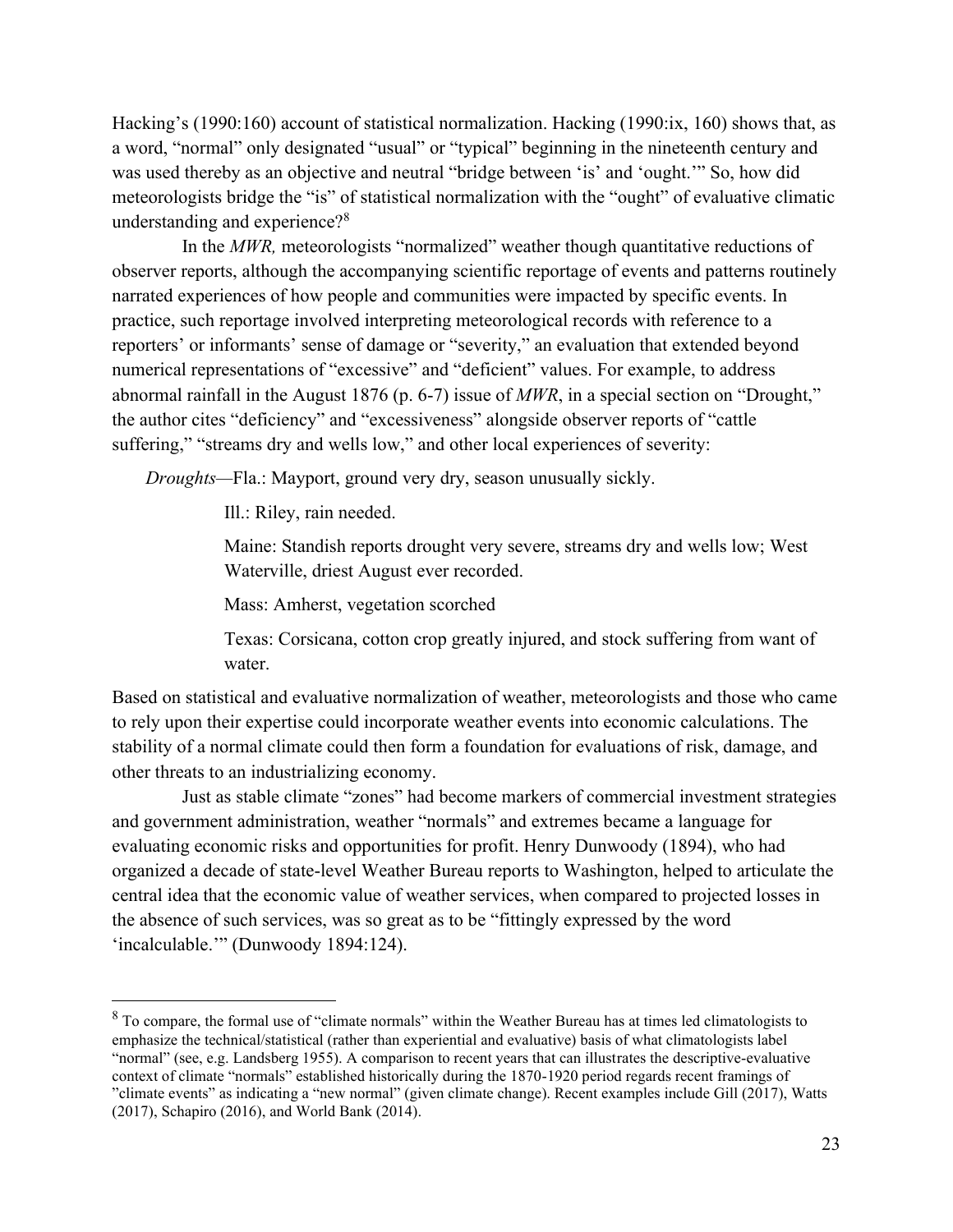Claims to incalculability notwithstanding, many interests became pinned to making weather events economically legible, that is, economized and subject to calculations about dollars gained and lost. Those interested in doing so could then collect on insurance and damage claims, financialize shipping, trade, or commodity markets, and defend the importance of weather services to national political economy. Dunwoody (1894:123) promoted the Weather Bureau's capabilities in these terms:

The Weather Bureau can show in the case of the tropical hurricane of September 24-29, 1894, that 1,089 vessels, valued at \$17,100,413, remained in port. In the hurricane of October 8-10, 1894, 1,216 vessels, valued at \$19,183,500, heeded the warning…But for the warnings these vessels would probably have gone to sea, and it is but fair to presume would in such event have met with disaster.

Weather Bureau officials—ever in need of justifying their Congressional appropriations and public benefit—coordinated with boards of trade, emerging weather-related insurance companies, and financiers to make events commensurable with economic costs, losses, and benefits.<sup>9</sup>

By economizing weather events, meteorologists could not only facilitate economicindustrial expansion by rationalizing anticipations of weather that impacted market relations, they could also regulate disputes that involved "abnormal" or malicious weather events. "Disaster" thus took on a socio-economic meaning. Economic calculation of weather events, consisting of comparisons of "abnormal" to "normal" numerical figures, shaped evaluations of experienced events as well as future plausible extreme events. This power to interpret extremes could then shape appeals to the state by private entities or democratic publics, to protect against events that were simultaneously anticipated but unknown (Steinberg 1991, Levy 2014). Governing thus entailed new techniques for understanding, valuating, and managing weather as *risk*. The 1904 Annual Report of the Weather Bureau addressed the shifting legal definitions of nature and weather:

The act of Providence, the legal term being *actus Dei*, is indeed the favorite argument heard in many trials whether it be the overflowing of a sewer through extraordinary rainfall or the cessation of building operations on account of prolonged wet weather or severe cold. In all such cases the weather man is needed. (USDA 1904:307)

The "weather man," who could take the authority of official weather knowledge into the legal domain, undercut prior assumptions of weather as natural, divine, or a matter of circumstance.

<sup>&</sup>lt;sup>9</sup> As Caliskan and Callon (2009:370) write, "the study of economization involves investigating the processes through which activities, behaviors and spheres or fields are established as being economic." More generally, commensuration is a social process, as Espeland and Stevens (1998:315) define it, "the expression or measurement of characteristics normally represented by different units according to a common metric." In capitalist society, then, as Polanyi and others have shown, the process of economizing nature involves the social and political process of valuating aspects of nature on terms commensurable with money (see also Bigger and Robertson 2017; Fourcade 2011).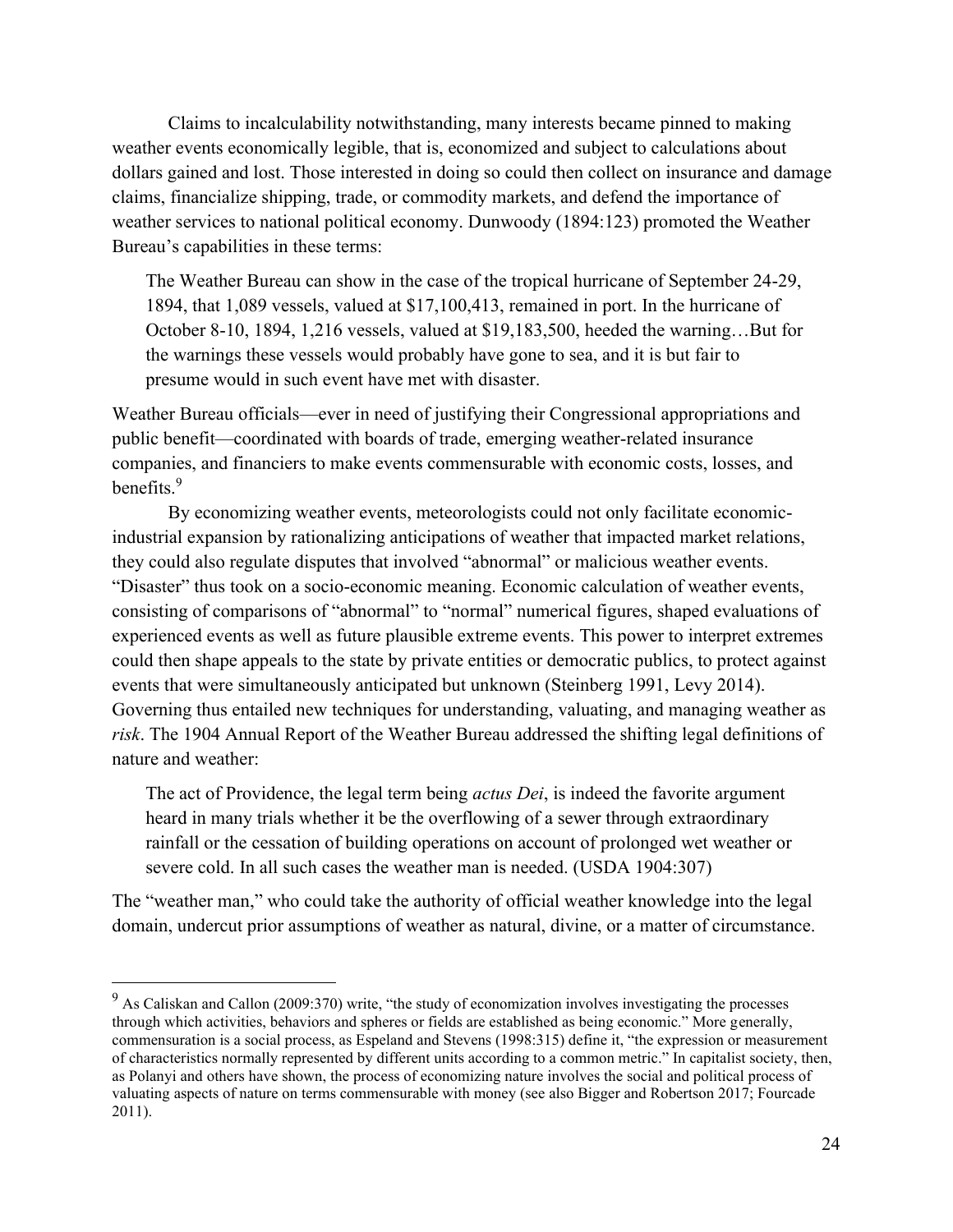Forms of "weather insurance" were also proposed in the early twentieth century (*MWR*  1916:44), expanding upon prior instantiations of seasonal insurance risk in weather-impacted industries and government disbursement of crop- and related insurance subsidies (Cronon 1991, Pietruska 2017). As the arbiter of weather events, including their costs, benefits, predicted probabilities and records, "the weather man" replaced Providence as the manager of the unanticipated future.

Supplementing God and circumstance, meteorologists in effect began to organize public experience of normal and extreme weather. Tragic disasters, which made clear the persistent, even increasing, vulnerability of human life to catastrophe, most notably cast this situation into view. In such cases, the alleged stability of climate "normals" confronts unexpected and unanticipated events. For example, in the 1900 Galveston hurricane (among the most costly and deadly disasters in U.S. history), the national public considered the Weather Bureau and especially local meteorologist Isaac Cline as partial saviors for issuing a storm warning. The warning helped residents to anticipate the storm's significant flooding and severe weather. Residents of the island settlement of Galveston, along the Gulf Coast of Texas, were especially vulnerable to hurricane-induced storm surge. However, the local public and media also blamed Cline and the Bureau, insofar as Cline had rested confidently in the city's safety from danger. In the decade prior, Cline had vocally criticized unfulfilled plans to build coastal fortifications to protect the burgeoning city's wealthy properties from tropical cyclones—an expert position that failed him miserably in 1900 (Larson 1999; Pielke et al. 2008). More generally, extreme weather in the early twentieth century only further entwined the relationship of meteorology to the state, insofar as publics came to view weather and climate as domains that could, by the official discourse, be rationalized, predicted, and anticipated.

Public use of and engagement with official climate knowledge routinely involved meteorological experts settling matters of fact related to risk, responsibility, or economic damage and losses. As Weather Bureau Chief Marvin (1920:567) argued, in the case of the Bureau's "Climatological Services" Division:

The value of this work is incalculable. It affects and benefits the entire people…In New York City alone the weather records are brought into court by personal appearance of a Weather Bureau official more than 500 times a year. Several thousand certificates are issued annually over the seal and signature of the Secretary of Agriculture for court use...The economic value of the climatological work of the bureau is enormous.

Despite the increasing use of official climate knowledge, however, weather events continued to frustrate efforts at the normalizations necessary to economize risk. An example can be found in Hoffman's (1901:24) proposal to sell tornado insurance to state and municipal governments. The business had yet to effectively transpire in a "scientific and profitable manner," he claimed, because probabilistic statistics of tornado events (being geographically local and holding large year-to-year differences in damage costs) did not easily match the financial risk of insurance providers as evaluated by possible underwriters.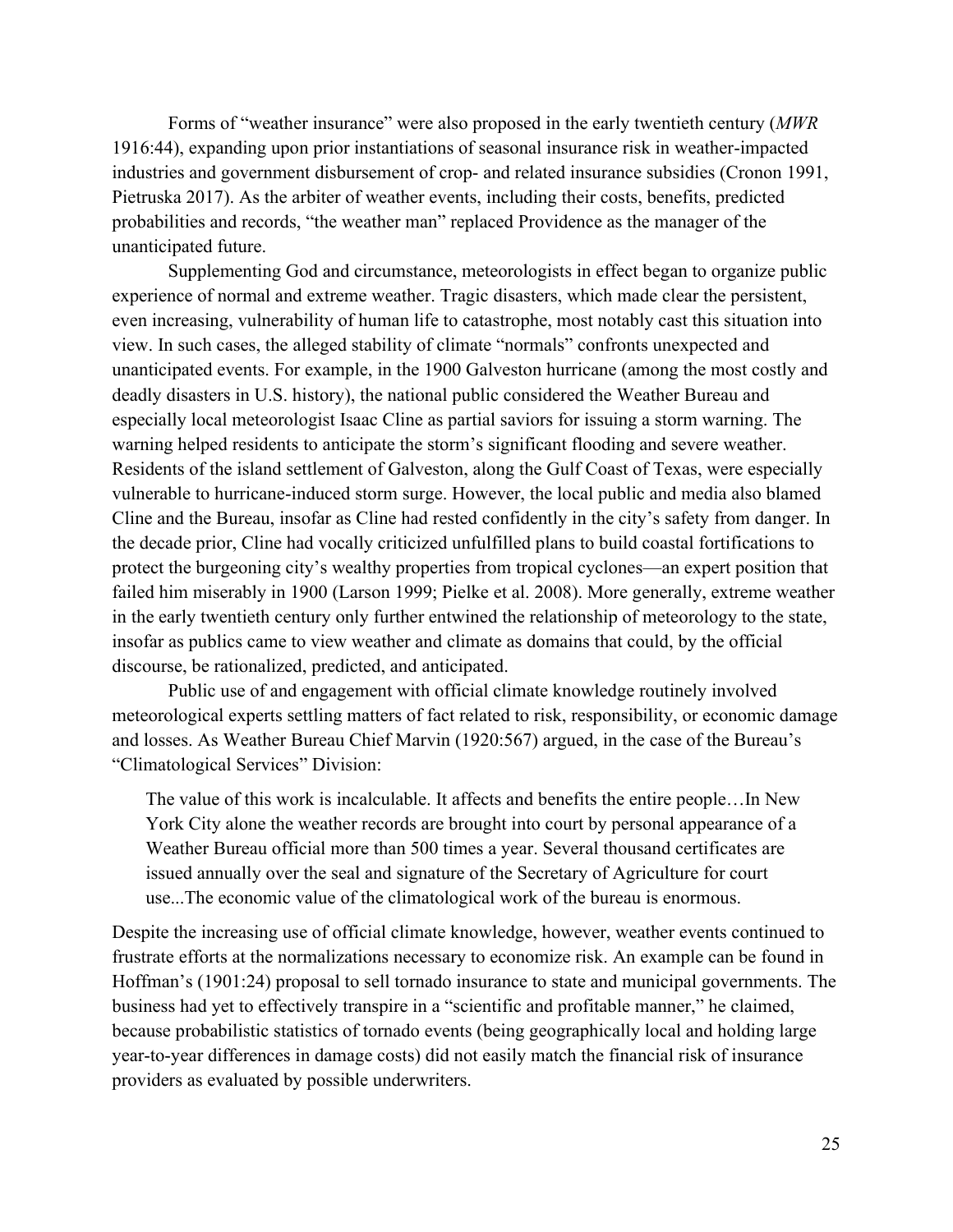#### WINDSTORM INSURANCE RATES ON CITY PROPERTY, 1901. I Year. 3 Years. 5 Years. Indiana, Illinois, Michigan and Wisconsin.. \$0.20 \$0.60 \$0.40 Missouri, Kansas, Iowa and Minnesota.... .50 -75  $.25$

**Figure 28**. Example of insurance rates charged per \$100 of city property (Source: Hoffman 1901:36).

As Hoffman reported and Figure 28 demonstrates, crude attempts at setting values followed political-geographic boundaries as a basis for designating risk. Regardless of the limitations, climate knowledge—in the case of tornadoes, the settling of monthly rates and normalized distributions of storm paths—operated under the logic of possible financialization of weather and economic risk. Overall, meteorologists and those who relied upon official climate knowledge increasingly incorporated weather events not only into economic-productive activity but also into strategies to measure, arbitrate, and economize weather risk.

#### **Conclusion**

From the 1870s to the 1920s, weather—represented through a discourse of normal/abnormal phenomena and with reference to a "stable" climatic background—became a basically rationalized element of economic activity, governmental administration, and public consciousness. This development built on the capacity for climatologists and related experts to align their science with social actors interested primarily in commercial development and state administration, an alignment that produced a "stabilization" of climate as an unchanging, geographic category. The present chapter demonstrates a related development—that meteorologists faced challenges of "rationalizing" weather observation and prediction. This power over weather provided meteorological science a formal position within the state bureaucracy, without which infrastructure and knowledge about continental weather would have been impossible to establish. Through the institutional arrangements between formal government and the sprawling network of meteorological data infrastructure, meteorologists succeeded in forging weather that was both "national" and "official." Meteorologists charted their descriptions and predictions of weather with reference to normal and abnormal events. The technopolitics that had linked meteorology and the state thus undergirded a larger legibility project, through which weather and climate could enter economic government. Meteorologists co-produced evaluations of weather risk by translating atmospheric events into the language of economic costs, benefits, losses and financial risks. Although meteorologists may not have faced the moral resistance that Zelizar (1978) outlines for life insurance in the latter nineteenth century United States, meteorologists contributed to the basic social transformation of the era, namely the rationalization of American capitalism.

Overall, the stabilization of climate and the economization of weather fit hand in glove. Through official discourse about normal weather climatologists and meteorologists could carve